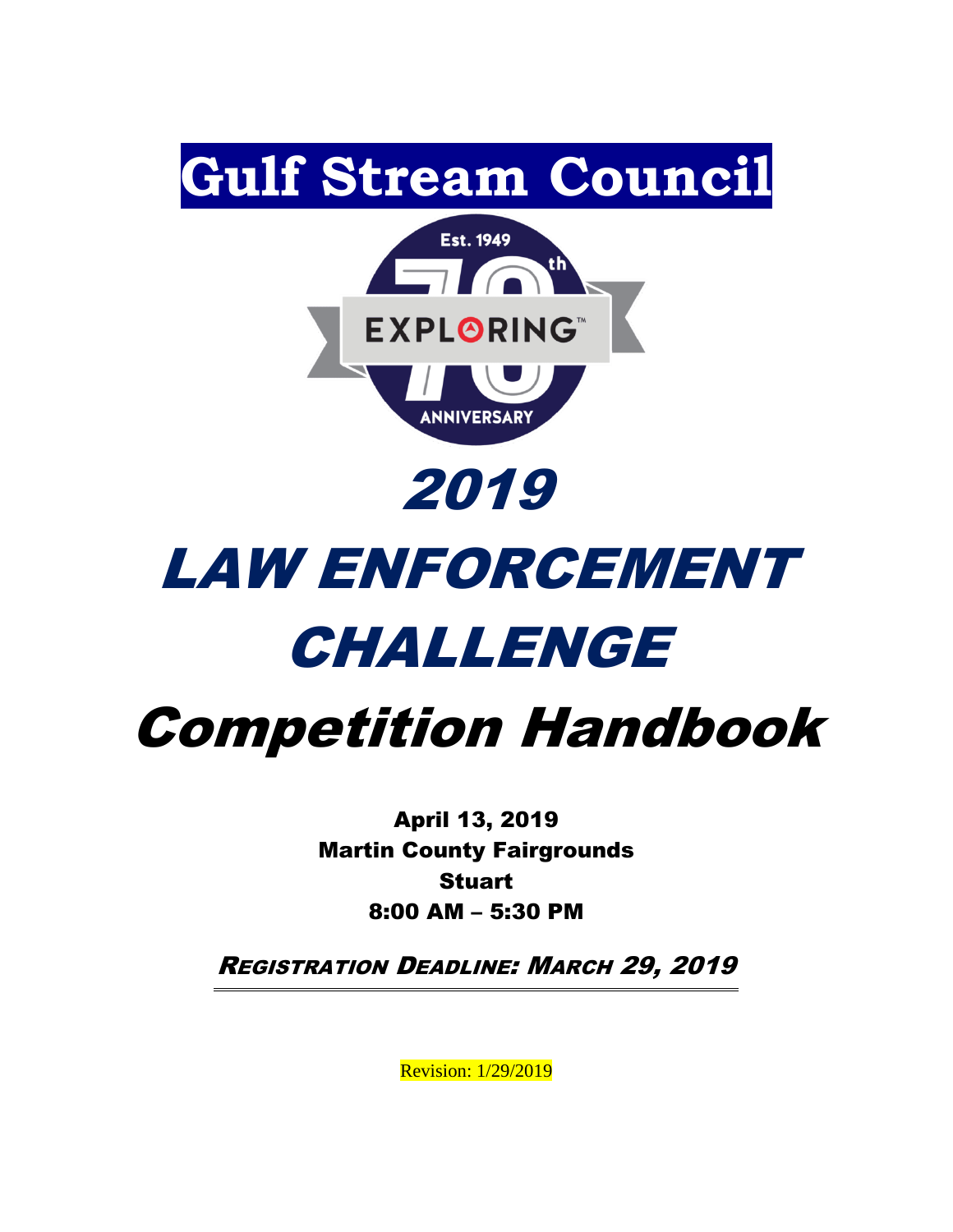#### 2019 EXPLORING LAW ENFORCEMENT CHALLENGE GENERAL INFORMATION

#### Check-in

Saturday, April 13, 2019 at the Martin County Fairgrounds:

Posts should have their Explorers at the Challenge by 8:00am. Advisors' meeting begins at 8:30am.

#### Food

The planning committee has arranged to provide hamburgers, hotdogs, chips and beverages at an additional cost of \$5.00 per person due and payable with the post registration. In addition to Explorers, please include lunch fees for all advisors, judges and other adult leadership that may be present with your post. It is recommended that posts have an adequate supply of water for their participants.

#### First Aid and Health

All posts should have adequate First Aid supplies to treat injuries. Restrooms will be available.

#### Participation Fee

There is a participation fee of \$10.00 for each Explorer attending the Challenge. Posts should submit their payment for fees with their registration form to the Gulf Stream Council no later than **March 29, 2019** No registrations will be accepted after that date.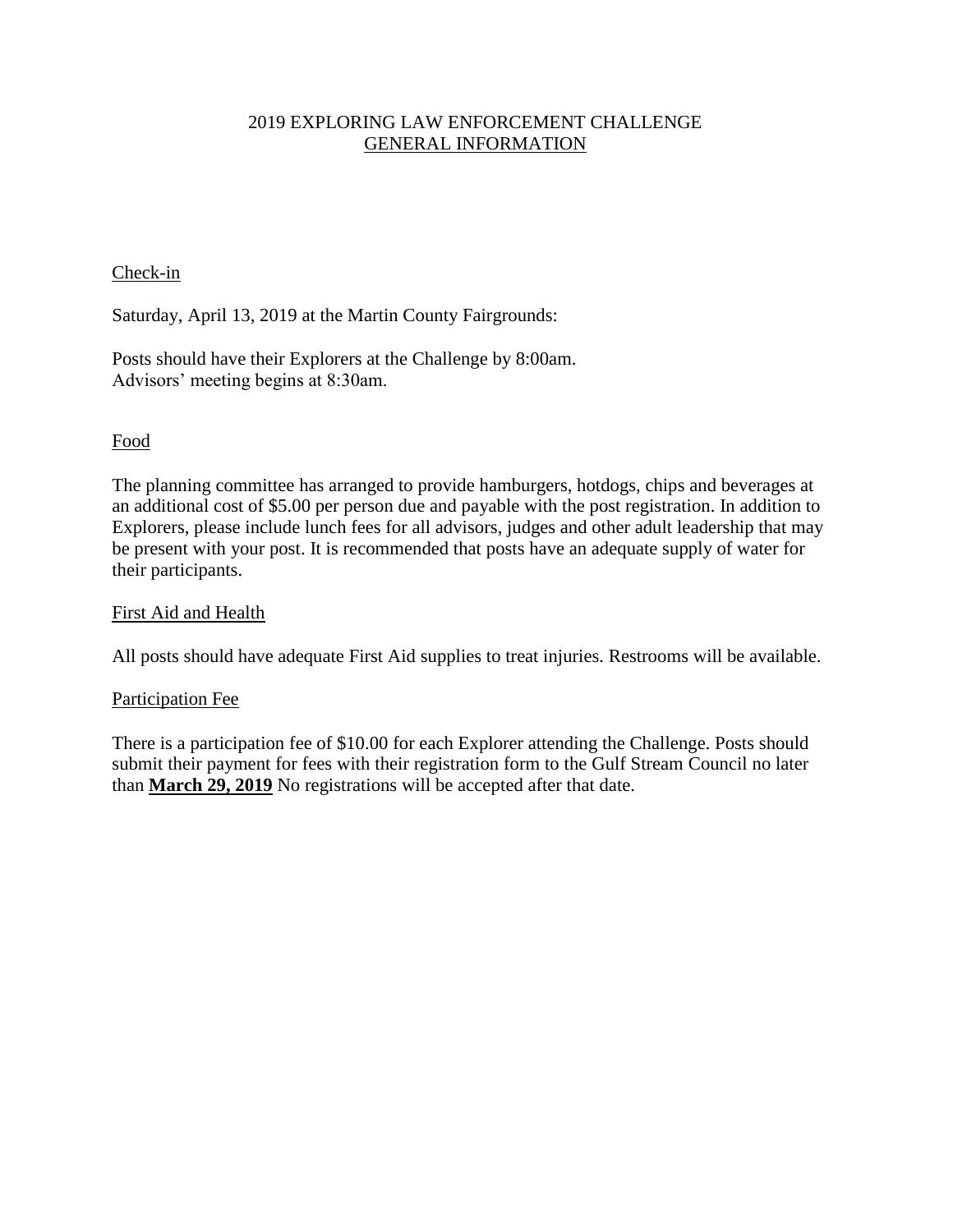# **Explorer Challenge Guide Lines**

- 1. The challenge will be held on the second Saturday in April of each year. (unless it conflicts with any holidays)
- 2. Each Post may host **only** one event. Posts are not required to host an event in order to compete.
- 3. Each Post hosting an event is required to create a scenario and score sheet for their event.(score sheet approval needed)
- 4. All score sheets will be based on a one hundred point score system or be a timed event.
- 5. Each Post must confirm by 12/1 the event they will be hosting. Score sheets must be in by 12/31 for approval.
- 6. Each Post that hosted an event will be able to have first rights to that event the following year.
- 7. Any Post that fails to register by the set deadline date will not be allowed to register later.
- 8. Only youth currently registered are allowed to compete in an event. Explorers enrolled in the Law Enforcement Academy **may not** compete in the challenge.
- 9. The order of the Post competing will be determined by the order in which Posts registers for the challenge. All events are listed in alphabetical order.
- 10. **Every Post** hosting an event must provide **TWO** judges. One judge to score their event and a second judge to assist on scoring another event.
- 11. Each Post hosting an event will be required to bring everything needed for the explorer and staff to complete their event. (Score sheets, staff, safety equipment, weapons, vehicles, handcuffs, ect.)
- 12. Posts must arrive and have their event ready by 0900 hours. Those that need more time may schedule to set up on the Friday before the event.
- 13. Posts are not allowed to switch times with other Posts at any event. Any Posts switching times will be disqualified from that event.
- 14. Staff at each event will ensure that all teams arriving on time receive the same amount of time to complete the event (excluding introduction and debriefing) and in no case go beyond the time scheduled for that event. Any Post not at an event at their scheduled time will receive only the amount of time remaining to complete the event.
- 15. All score sheets will be turned in as soon as the event has been scored.
- 16. Judges **will not** discuss their score sheet with any other judges before the sheets are turned in. Judges **will** score the event individually and not receive any import from the other judge.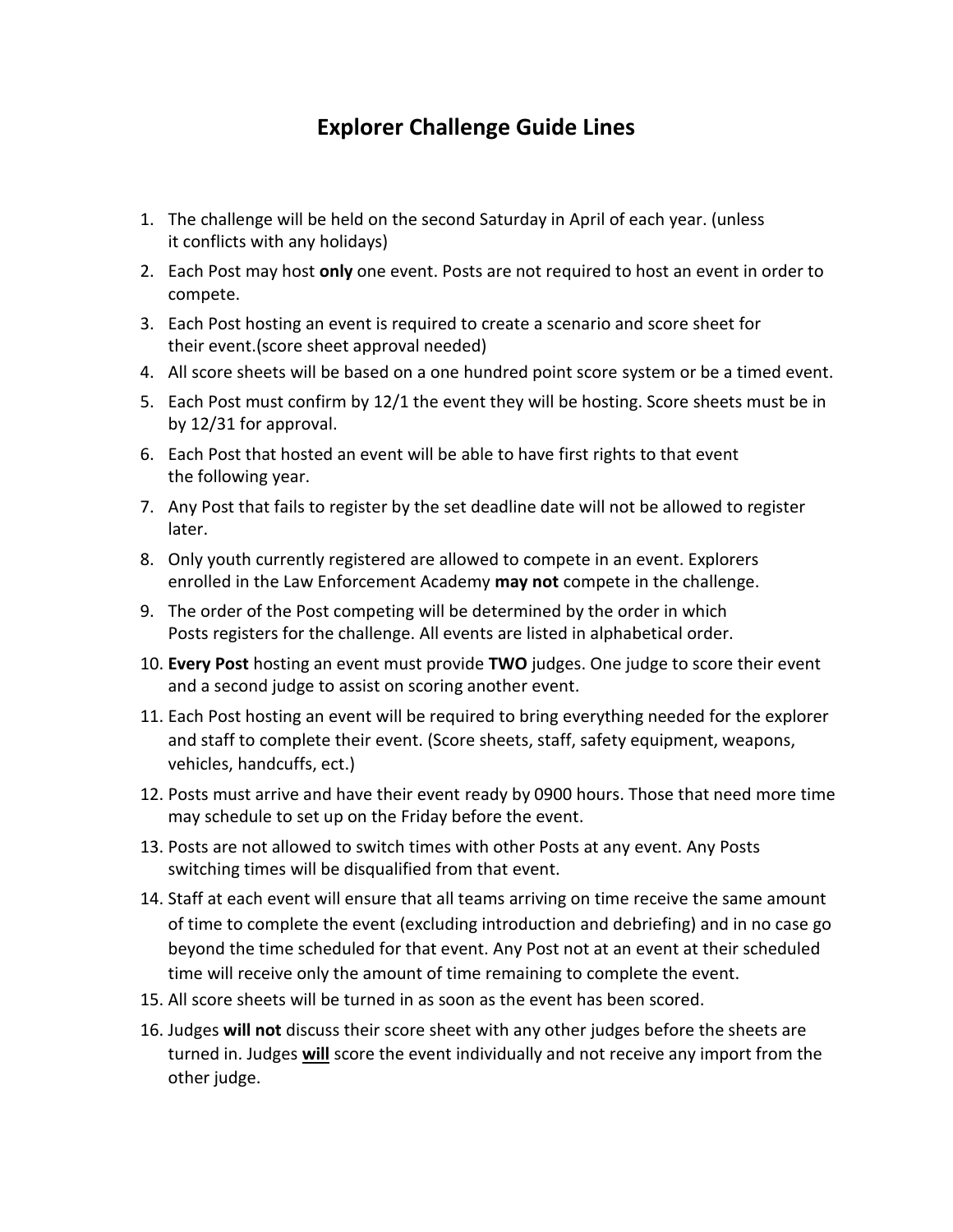| <b>Dunaing Search <math>\alpha</math> Active Shooter – I ost 400 St. Lucle County S.O.</b> |                     |                        |                     |
|--------------------------------------------------------------------------------------------|---------------------|------------------------|---------------------|
| <b>Areas of Evaluation</b>                                                                 | <b>Max # Points</b> | # of Point per section | <b>Total Points</b> |
|                                                                                            |                     |                        |                     |
| <b>Communications:</b>                                                                     | 10                  |                        |                     |
| Room #1<br>(Entry, Search, Safety)                                                         | 10                  |                        |                     |
| Room #2<br>(Entry, Search, Safety)                                                         | 10                  |                        |                     |
| Room #3<br>(Entry, Search, Safety)                                                         | 10                  |                        |                     |
| Room #4<br>(Entry, Search, Safety)                                                         | 10                  |                        |                     |
| <b>Movement Towards</b><br><b>Threat</b>                                                   | 10                  |                        |                     |
| <b>Maintain 360 Coverage</b><br>(Active Shooter Portion)                                   | 10                  |                        |                     |
| <b>Secure Threat &amp; Scene</b><br>(Eliminate Threat)                                     | 10                  |                        |                     |
| <b>Handcuffing</b>                                                                         | 5                   |                        |                     |
| <b>Searching Suspect</b>                                                                   | 15                  |                        |                     |
| <b>Total</b>                                                                               | 100                 |                        |                     |

### *Building Search & Active Shooter – Post 400 St. Lucie County S.O.*

*If a team fails to engage a threat, or violates officer safety there will be a deduction of points from final score such as the following:*

| <b>Laser Partners</b>                       | $-15$ |                            |
|---------------------------------------------|-------|----------------------------|
|                                             |       | A team ma                  |
| Shooting a non threat                       | $-10$ | receive                    |
| <b>Failure to Engage a</b><br><b>Threat</b> | $-15$ | additional<br>points for t |

*A team may points for the following* 

#### *adding to final score :*

| <b>Asking for additional</b><br><b>Resources</b> | $+10$ |  |
|--------------------------------------------------|-------|--|
| Applying first aid to<br>individuals             | $+15$ |  |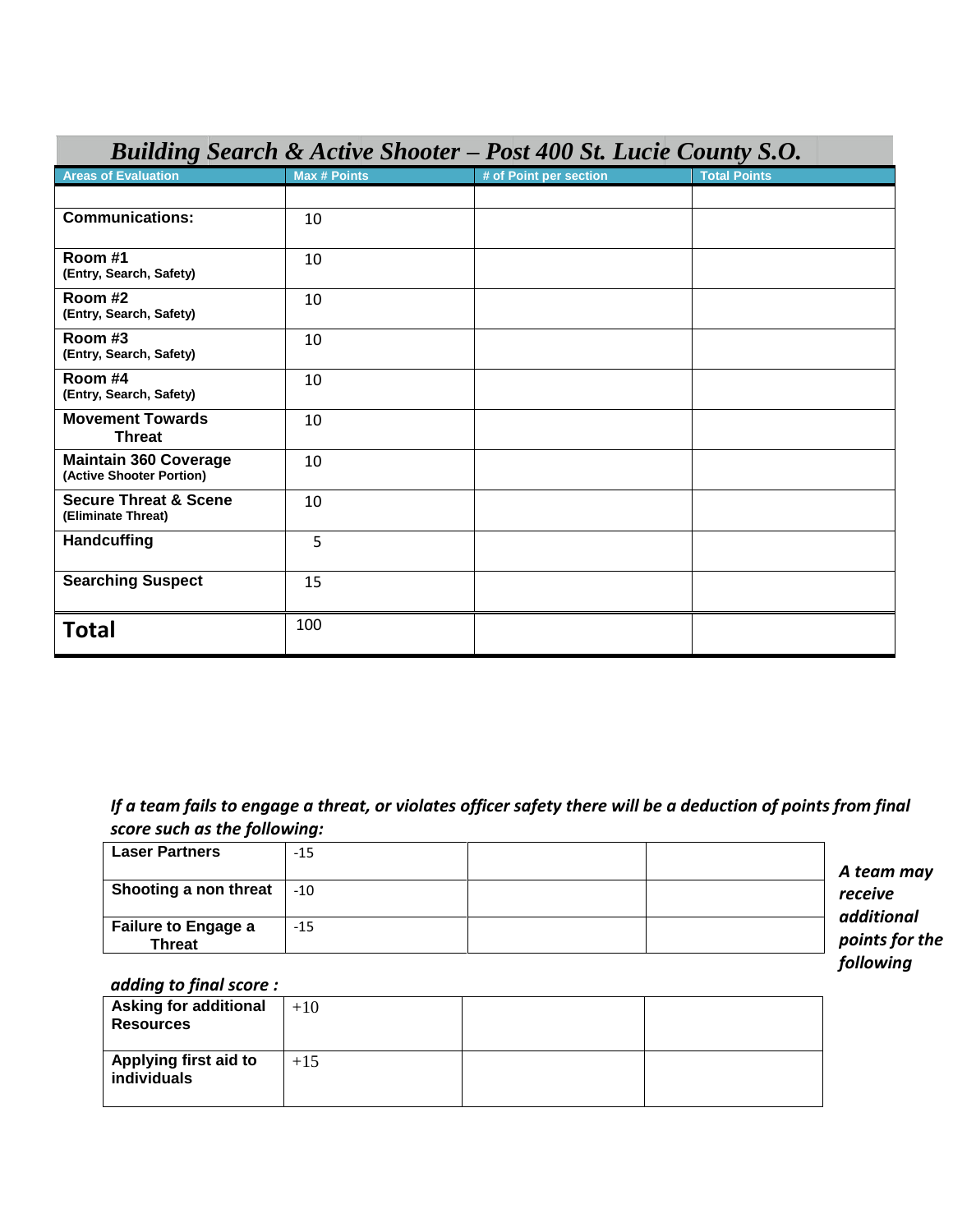# **Shooting Course**

#### *Hosted by:* **Post 221** *(***Lantana Police Department)**

**Description:** This course is intended for competitive purposes. Participants will be utilizing Glock 17T with CQT 9mm training ammunitions. Appropriate safety equipment, a duty belt with Blackhawk Serpa Level 2 holster and a double magazine pouch will be provided.

#### **Instructions:**

The shooter will start in the designated starting box with handgun loaded and holstered. The shooters hands will be relaxed at the sides.

On the sound of the tone, the Shooter will run to the designated shooting box and engage all targets on the left side from near to far two handed.

Once the left side is completed the shooter **will** perform a mandatory reload, holster the weapon and run to the next designated shooting box. The shooter will then engage the right side targets from near to far **with his/her strong hand only.**

Once the shooter is done shooting the right side they **will** perform a mandatory reload and return to the holster.

All targets will be engaged with 3 rounds total, two rounds to the body and one round to the head. All targets must be engaged near to far to score.

Weapon **must** be holstered prior to running to the next shooting box.

No shooting will be done outside of the designated shooting boxes.

A total of 2 mandatory reloads will be performed.

#### **Scoring and Targets**

- (8) Standard B21 targets will be utilized.
- Targets will be 3, 5, 7 and 10 yards away from the shooter.
- Each hit on target is worth 1 point with a total of 24 possible points.
- Failure to engage a target will be 3 points taken off of shooters total score.
- Failure to perform the mandatory reloads will be 3 points taken off of the shooters total score.
- The shooter will be disqualified if they shoot outside of the designated shooting boxes, or if the weapon is not holstered prior to leaving the shooting boxes.

#### **Time**

Each shooter's time will be recorded and added at the end to get the total time for each post. The time will be used as a tie breaker.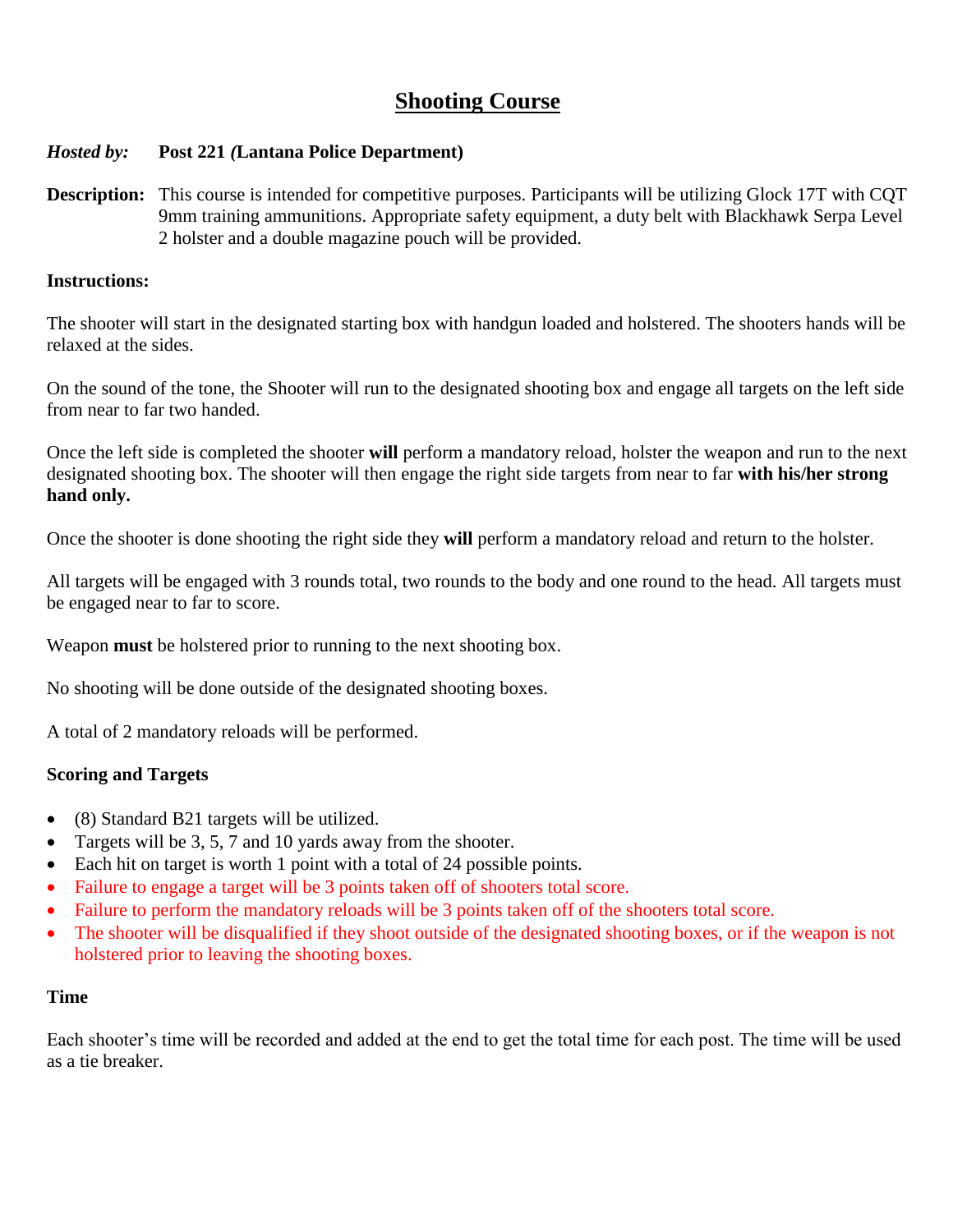# **Target Example Standard B-21 Target**



# **Course Example**

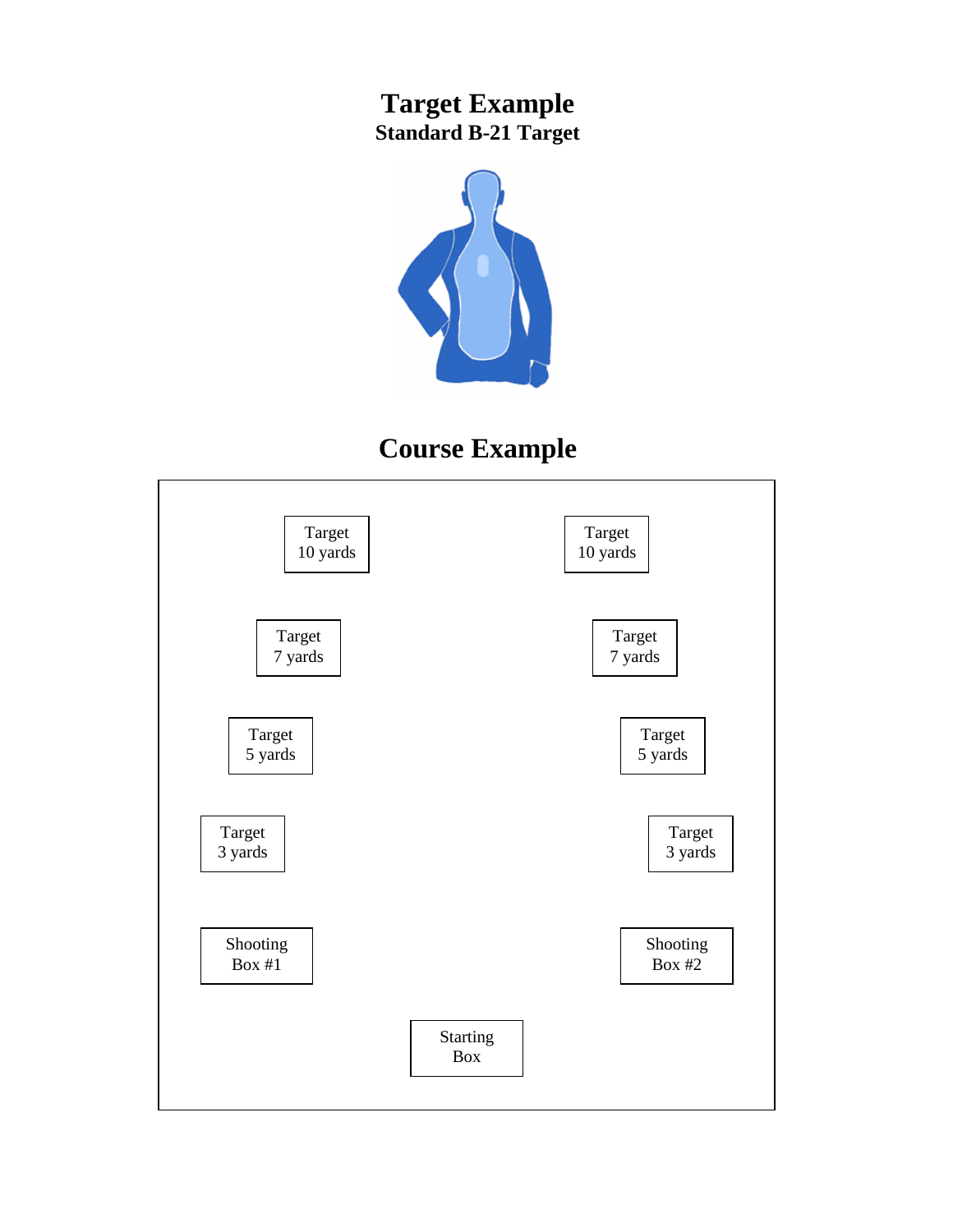|                                                             |                         | <b>Points</b> |
|-------------------------------------------------------------|-------------------------|---------------|
| <b>Total Points on Targets</b>                              | 24 points               |               |
| Failure to perform the mandatory reloads                    | - 3 points              |               |
| Failure to engage a target                                  | - 3 points              |               |
| Shoots outside of the designated shooting boxes             | <b>Disqualification</b> |               |
| Weapon is not holstered prior to leaving the shooting boxes | <b>Disqualification</b> |               |
| Time:                                                       | <b>Total Points:</b>    |               |

| Shooter #2 Name:                                            |                         | <b>Points</b> |
|-------------------------------------------------------------|-------------------------|---------------|
| <b>Total Points on Targets</b>                              | 24 points               |               |
| Failure to perform the mandatory reloads                    | - 3 points              |               |
| Failure to engage a target                                  | - 3 points              |               |
| Shoots outside of the designated shooting boxes             | <b>Disqualification</b> |               |
| Weapon is not holstered prior to leaving the shooting boxes | <b>Disqualification</b> |               |
| Time:                                                       | <b>Total Points:</b>    |               |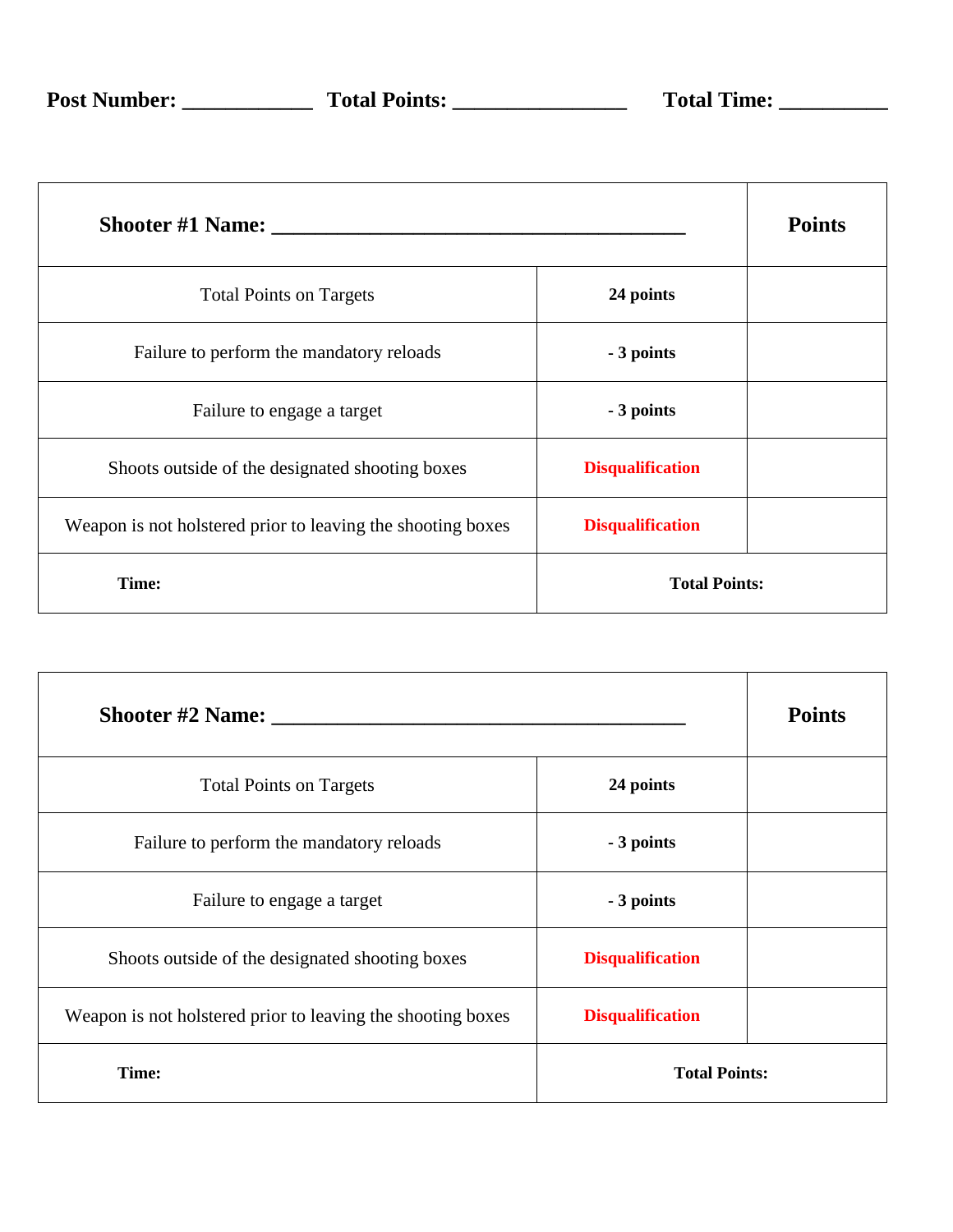| <b>Shooter #3 Name:</b>                                     |                         | <b>Points</b> |
|-------------------------------------------------------------|-------------------------|---------------|
| <b>Total Points on Targets</b>                              | 24 points               |               |
| Failure to perform the mandatory reloads                    | - 3 points              |               |
| Failure to engage a target                                  | - 3 points              |               |
| Shoots outside of the designated shooting boxes             | <b>Disqualification</b> |               |
| Weapon is not holstered prior to leaving the shooting boxes | <b>Disqualification</b> |               |
| Time:                                                       | <b>Total Points:</b>    |               |

| Shooter #4 Name: ____                                       |                         | <b>Points</b> |
|-------------------------------------------------------------|-------------------------|---------------|
| <b>Total Points on Targets</b>                              | 24 points               |               |
| Failure to perform the mandatory reloads                    | - 3 points              |               |
| Failure to engage a target                                  | - 3 points              |               |
| Shoots outside of the designated shooting boxes             | <b>Disqualification</b> |               |
| Weapon is not holstered prior to leaving the shooting boxes | <b>Disqualification</b> |               |
| Time:                                                       | <b>Total Points:</b>    |               |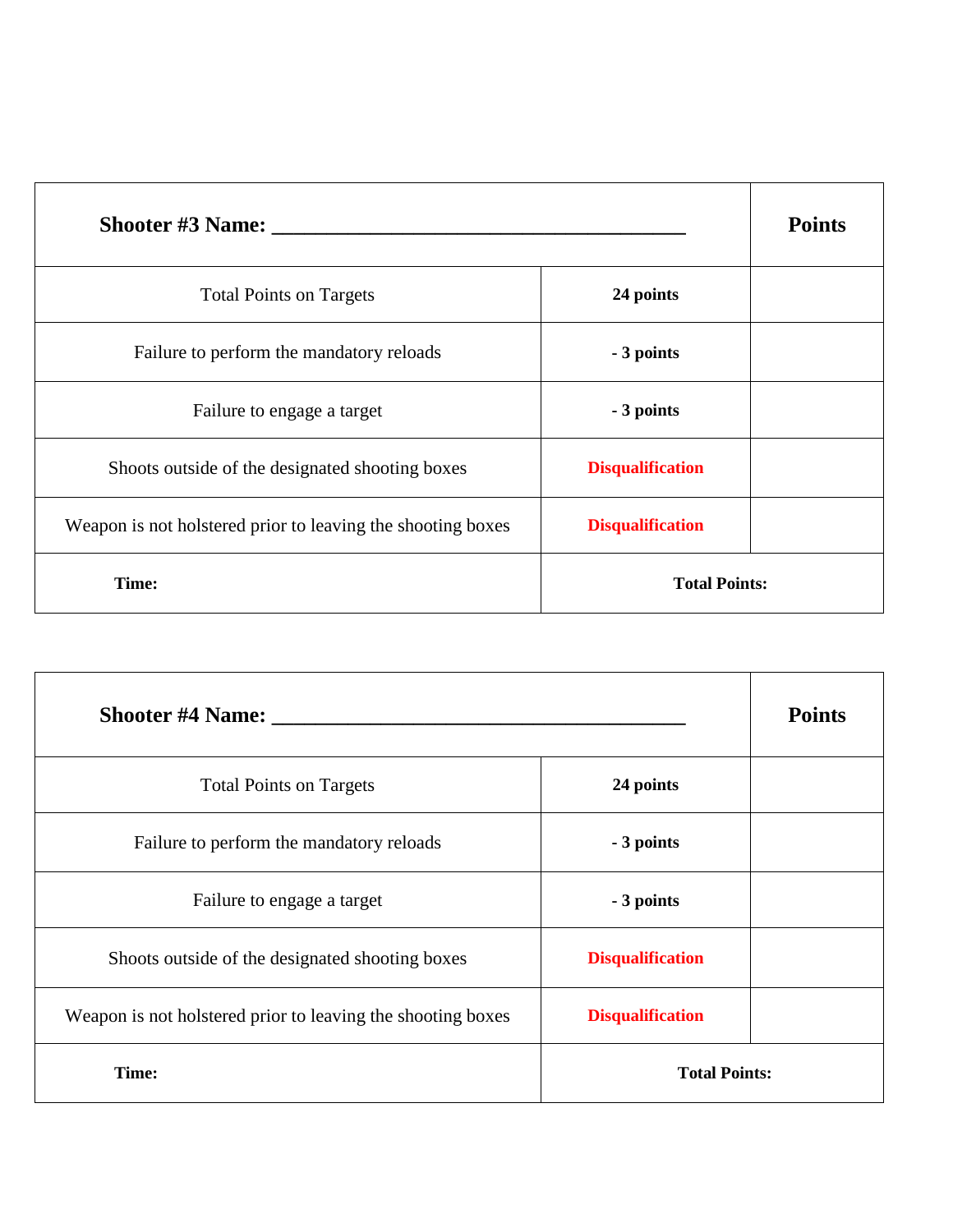# **Total Points Earned By Team: \_\_\_\_\_\_\_\_\_\_\_\_\_\_\_\_\_ 2019 Law Enforcement Explorer Challenge Bicycle Course** Post 477 – Fort Pierce Police Department

**Rider # 1 : Name \_\_\_\_\_\_\_\_\_\_\_\_\_\_\_\_\_\_\_\_\_\_\_\_\_\_\_\_\_\_\_ Post #\_\_\_\_\_\_\_\_\_\_\_\_ Rider # 2 : Name \_\_\_\_\_\_\_\_\_\_\_\_\_\_\_\_\_\_\_\_\_\_\_\_\_\_\_\_\_\_\_ Post #\_\_\_\_\_\_\_\_\_\_\_\_ Rider # 3 : Name \_\_\_\_\_\_\_\_\_\_\_\_\_\_\_\_\_\_\_\_\_\_\_\_\_\_\_\_\_\_\_ Post #\_\_\_\_\_\_\_\_\_\_\_\_ Rider # 4 : Name \_\_\_\_\_\_\_\_\_\_\_\_\_\_\_\_\_\_\_\_\_\_\_\_\_\_\_\_\_\_\_ Post #\_\_\_\_\_\_\_\_\_\_\_\_ Rider # 1 Course Time:\_\_\_\_\_\_ Penalty deductions\_\_\_\_\_\_ Final Time\_\_\_\_\_\_\_ Rider # 2 Course Time:\_\_\_\_\_\_ Penalty deductions\_\_\_\_\_\_ Final Time\_\_\_\_\_\_\_ Rider # 3 Course Time:\_\_\_\_\_\_ Penalty deductions\_\_\_\_\_\_ Final Time\_\_\_\_\_\_\_** Rider # 4 Course Time: Penalty deductions Final Time

**Penalty Time Additions**

**Knocking down a cone: Twenty (20) seconds**

**Putting a foot on the ground: Ten (10) seconds**

**Bumping into a cone without it being knockovered: Five (5) seconds**

| Judge #1: Name / Post | <b>Signature</b> |
|-----------------------|------------------|
|                       |                  |
|                       |                  |

**Judge # 2: Name / Post\_\_\_\_\_\_\_\_\_\_\_\_\_\_\_\_\_\_\_\_\_\_\_\_ Signature\_\_\_\_\_\_\_\_\_\_\_\_\_\_\_**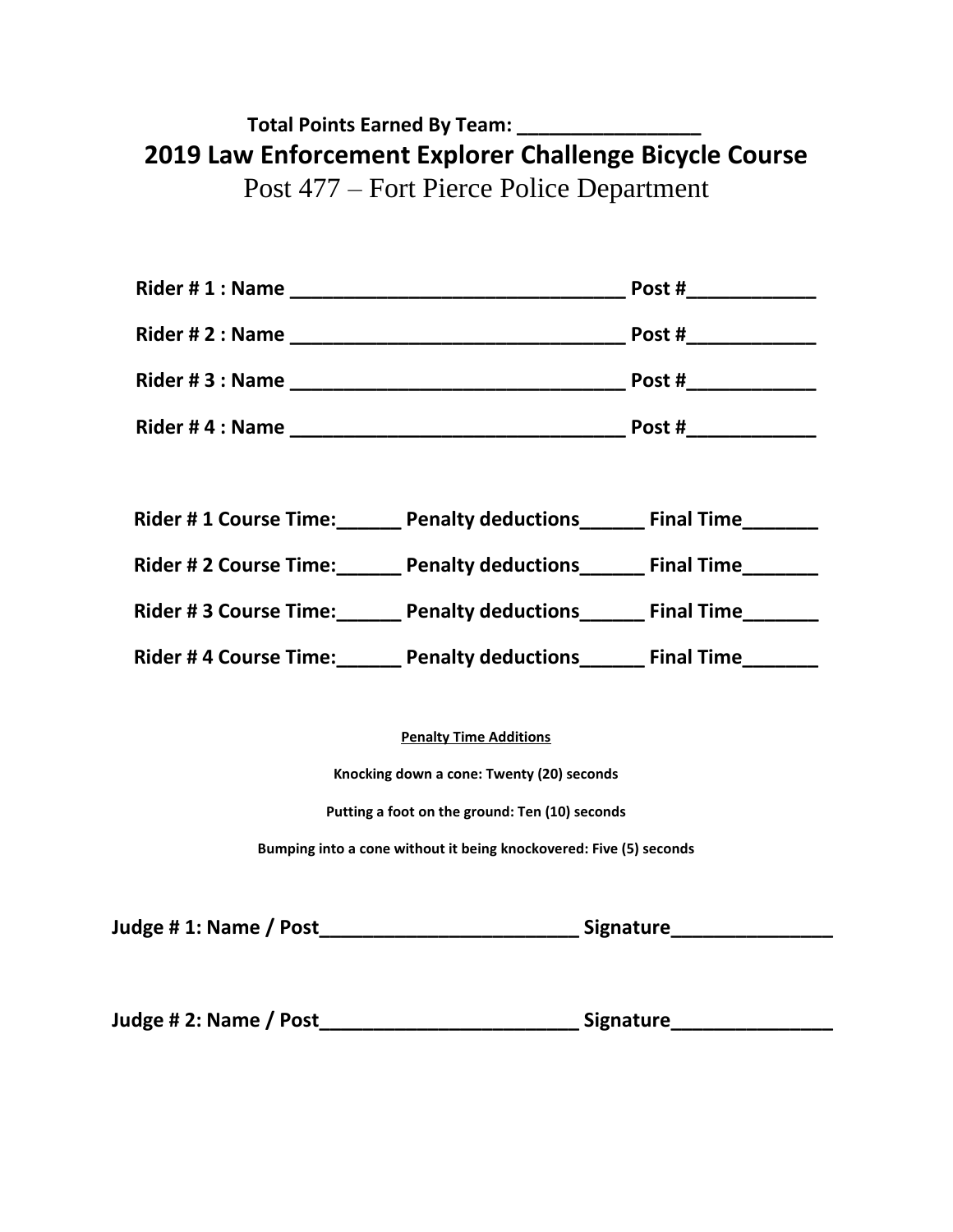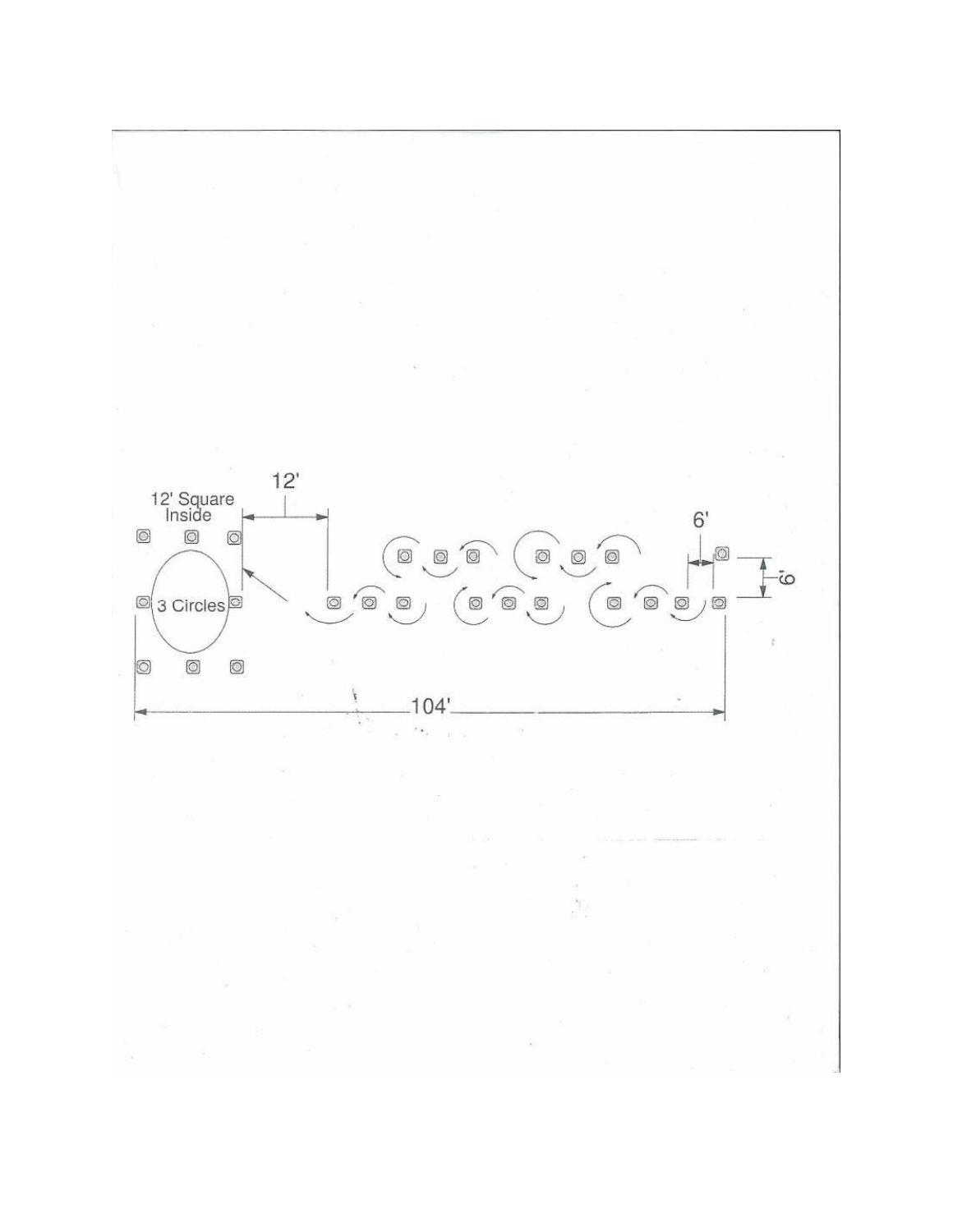# Drill and Ceremony – Post 878 – Stuart Police Department

Post Name and Number

*All Posts must have 5 participants for this event. 1 Commander and four participants*.

| Report & Fall In                                                                                                                                                                                                                             | 5 Points  |
|----------------------------------------------------------------------------------------------------------------------------------------------------------------------------------------------------------------------------------------------|-----------|
| <b>Uniform Inspection</b>                                                                                                                                                                                                                    | 10 Points |
| Present Arms / Order Arms                                                                                                                                                                                                                    | 1 Point   |
| Left Face                                                                                                                                                                                                                                    | 1 Point   |
| <b>Right Face</b>                                                                                                                                                                                                                            | 1 Point   |
| <b>About Face</b>                                                                                                                                                                                                                            | 5 Points  |
| <b>About Face</b>                                                                                                                                                                                                                            | 5 Points  |
| Parade Rest                                                                                                                                                                                                                                  | 1 Point   |
| Attention                                                                                                                                                                                                                                    | 1 Point   |
| <b>Right Face</b>                                                                                                                                                                                                                            | 1 Point   |
| Forward March                                                                                                                                                                                                                                | 1 Point   |
| <b>Mark Time March</b>                                                                                                                                                                                                                       | 5 Points  |
| <b>Forward March</b>                                                                                                                                                                                                                         | 1 Point   |
| To The Rear March                                                                                                                                                                                                                            | 10 Points |
| To The Rear March                                                                                                                                                                                                                            | 10 Points |
| Halt<br><u>and the state of the state of the state of the state of the state of the state of the state of the state of the state of the state of the state of the state of the state of the state of the state of the state of the state</u> | 2 Points  |
| Left Step March                                                                                                                                                                                                                              | 10 Points |
| Halt                                                                                                                                                                                                                                         | 2 Points  |
| <b>Right Step March</b>                                                                                                                                                                                                                      | 10 Points |
| Halt                                                                                                                                                                                                                                         | 10 Points |
| <b>Forward March</b>                                                                                                                                                                                                                         | 1 Point   |
| Halt                                                                                                                                                                                                                                         | 1 Point   |
| Left Face                                                                                                                                                                                                                                    | 1 Point   |
| Report Out / Dismissed                                                                                                                                                                                                                       | 5 Points  |

TOTAL : \_\_\_\_\_\_\_\_\_\_\_\_\_

Judges Name:\_\_\_\_\_\_\_\_\_\_\_\_\_\_\_\_\_\_\_\_\_\_\_\_\_ Judges Name:\_\_\_\_\_\_\_\_\_\_\_\_\_\_\_\_\_\_\_\_\_\_\_\_\_\_\_\_\_  $Signature:$   $\qquad \qquad$   $\qquad \qquad$   $\qquad \qquad$   $\qquad \qquad$   $\qquad \qquad$   $\qquad \qquad$   $\qquad \qquad$   $\qquad \qquad$   $\qquad \qquad$   $\qquad \qquad$   $\qquad \qquad$   $\qquad \qquad$   $\qquad \qquad$   $\qquad \qquad$   $\qquad \qquad$   $\qquad \qquad$   $\qquad \qquad$   $\qquad \qquad$   $\qquad \qquad$   $\qquad \qquad$   $\qquad \qquad$   $\qquad \qquad$   $\qquad \qquad$   $\qquad \qquad$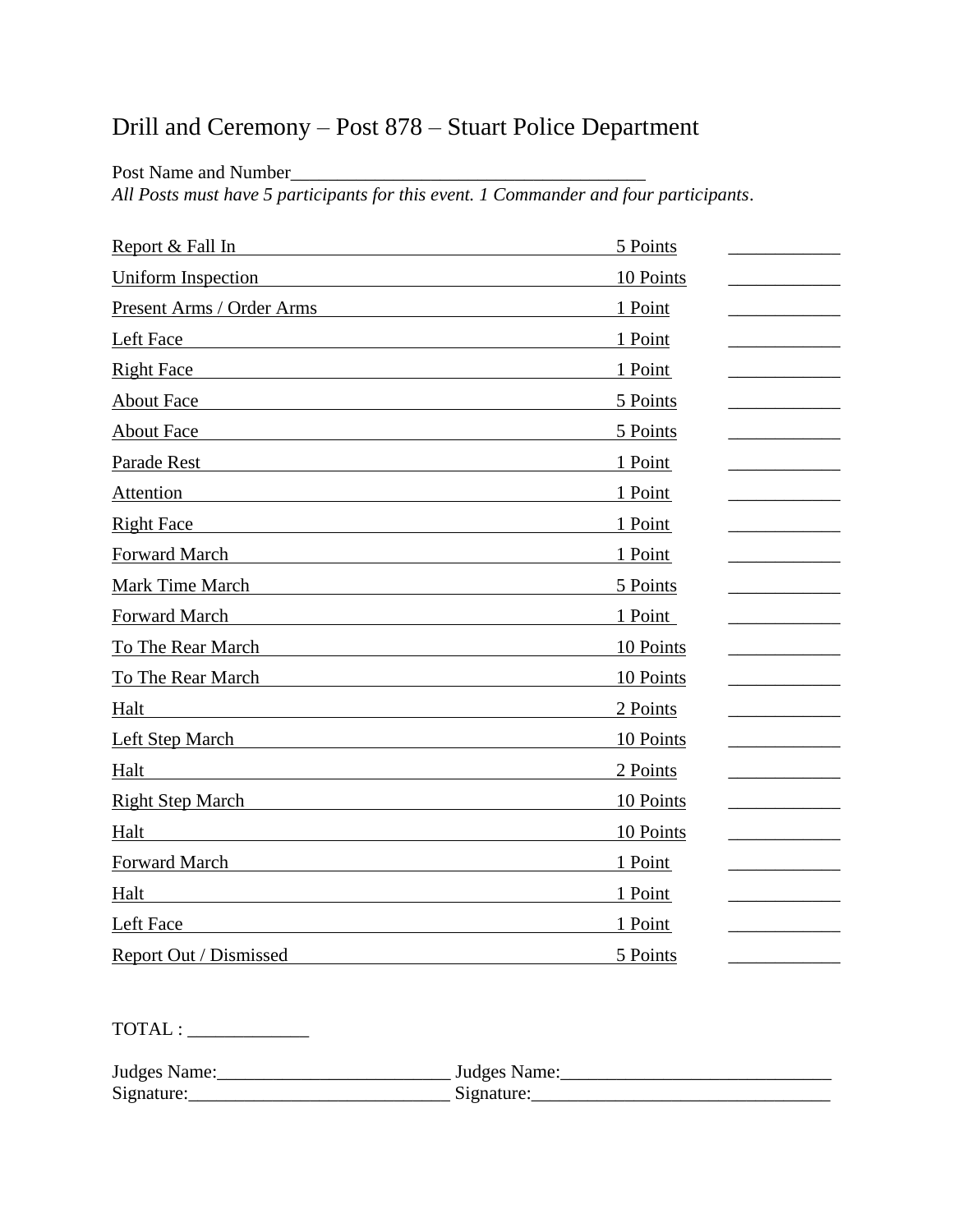#### **2019 Explorer Law Enforcement Challenge High Risk Traffic Stop Event**

Post 704 – Palm Beach Gardens Police Department

Post #:

#### **Radio Procedures**

- 3\_\_\_ Location
- 3\_\_\_ State & Tag #
- 3\_\_\_ Description of vehicle
- 3\_\_\_ Description of occupants

#### **High Risk Stop Tactics/Techniques – Primary Unit**

- 3\_\_\_ Emergency lights activated
- 4\_\_\_ Maintain use of cover<br>4 Maintain finger off tri
- 
- 4\_\_\_ Maintain finger off trigger<br>3 dentify as LEO (Agency N Identify as LEO (Agency Name)
- 3\_\_\_ Have occupants put hands in clearly visible position<br>4 Do not chase passenger
- Do not chase passenger
- 3\_\_\_ Give accurate BOLO of passenger
- 3\_\_\_ Have driver turn vehicle off with left hand
- 3\_\_\_ Give driver specific instructions on what to do with keys
- 3\_\_\_ Have driver open the door from outside and exit
- 3\_\_\_ Have driver keep hands visible, above the head while facing away<br>3 Have driver complete 360 turn and lift shirt
- Have driver complete 360 turn and lift shirt
- 
- 4\_\_\_ Observe and communicate weapon to other units<br>4 Advise driver how movement towards weapon w Advise driver how movement towards weapon will be dealt with
- 3\_\_\_ Have driver walk back to patrol cars

#### **High Risk Stop Tactics/Techniques – Backup Unit**

- 3\_\_\_ Emergency lights activated
- 4\_\_\_ Maintain use of cover
- 4\_\_\_ Maintain finger off trigger
- 4\_\_\_ Holster weapon prior to handcuffing
- 4\_\_\_ Handcuff driver prior to securing weapon
- 3\_\_\_ Double lock and proper fit of handcuffs
- 3 \_ Conduct search and debrief of driver
- 3\_\_\_ Locate Item #1 on driver
- 3\_\_\_ Locate item #2 on driver
- 3\_\_\_ Bluff vehicle before approaching to search
- 4\_\_\_ Approach vehicle to search in a safe organized manner (No cross fire)

**\_\_\_\_\_\_\_\_\_\_\_\_\_\_\_\_\_\_\_\_\_\_\_\_\_\_\_\_\_\_**

**TOTAL SCORE \_\_\_\_\_\_ JUDGE SIGNATURE**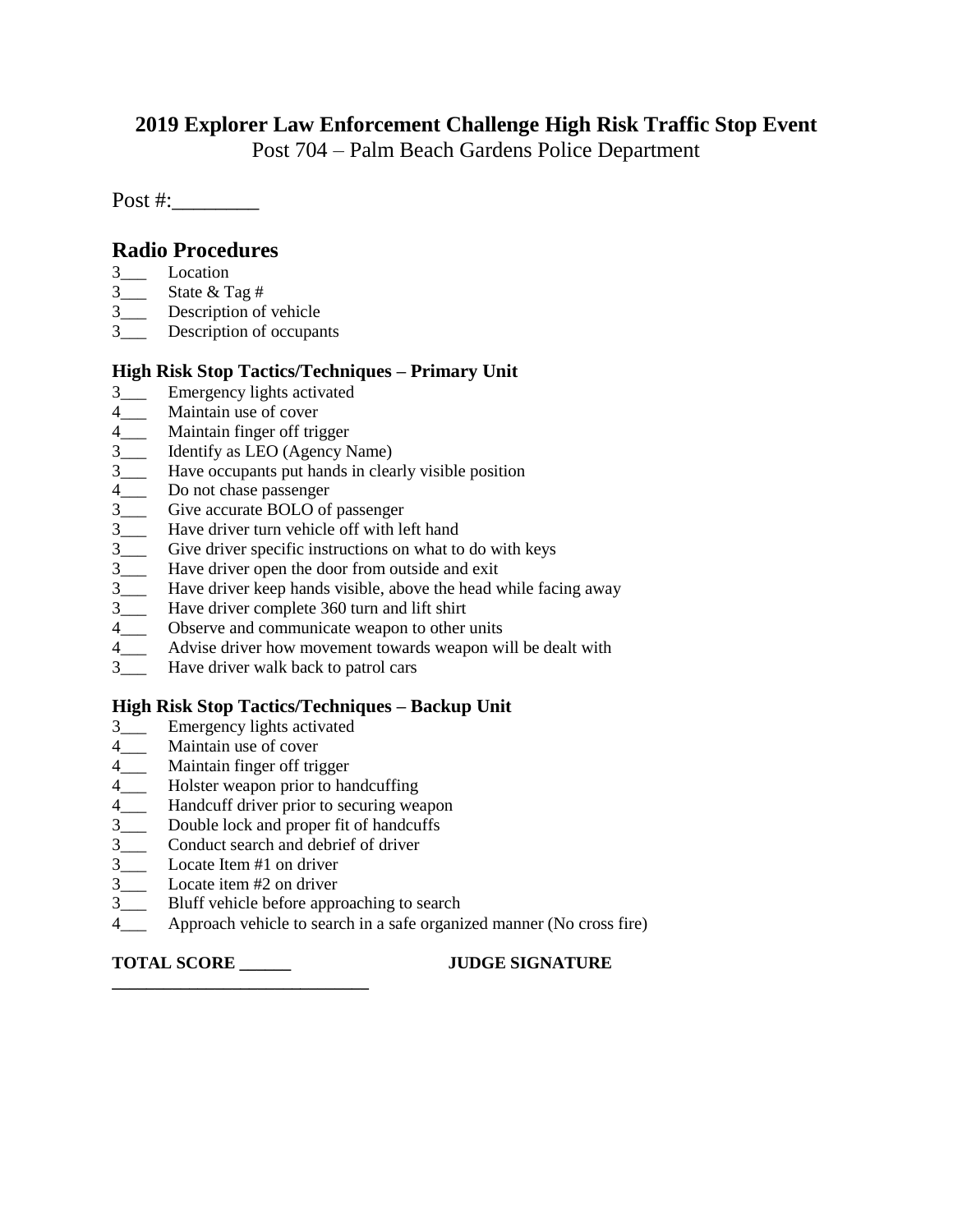#### **PHYSICAL ABILITIES TEST**

#### Hosted by Post 712 Jupiter Police Department

The Physical Abilities Test (PAT) of Florida was designed to simulate actual tasks and essential knowledge, skills, and abilities required in a law enforcement career. Several components of the test simulate essential functions of an entry-level criminal justice officer:

- 1. Exiting a vehicle/opening a trunk
- 2. Running 220 yards
- 3. Completing an obstacle course
- 4. Dragging a 150 pound dummy
- 5. Obstacle course
- 6. Running 220 yards
- 7. Dry firing a weapon six times with each hand
- 8. Placing items in a trunk/entering a vehicle.

Applicants begin the PAT seated in a full size automobile with their seat belt on, their hands on the steering wheel at the ten and two o'clock positions. Each applicant wears a pull away flag belt, with a flag over each hip, around his or her waist. The trunk key is in the vehicle's closed glove compartment. A handgun and a baton are lying in the vehicle's closed trunk. The winning team will complete all tasks in the lowest aggregate time.

#### *Task 1:*

Remove your hands from the steering wheel, unfasten the seat belt, open the glove compartment take the key out. Get out of the car and go to the trunk, (the glove box and door are left open) insert the key, unlock, and open the trunk. **You must use the key to open the trunk.**

Touch each flag with the opposite hand, from behind your back, and take the belt off. Remove the handgun and baton from the trunk. Close the trunk, leaving the key in the lock. Move toward the bench or stool. Place the handgun on the stool; keep the baton.

#### *Task 2:*

Run 220 yards on a flat surface toward the obstacle course.

#### *Task 3:*

Enter the obstacle course. Climb over a 40" wall. Run ten feet. Jump over three hurdles (24", 12", and 18") spaced five feet apart. Run ten feet and enter the serpentine. Run through 9 pylons placed in a single row, 5' apart. Run ten feet toward the low crawl. Drop to the ground and crawl eight feet under a 27" open-air barrier. Drop the baton beside the last low-crawl pylon. **You must stop and repeat any portion of the obstacle course, if you knock over a hurdle or pylon.**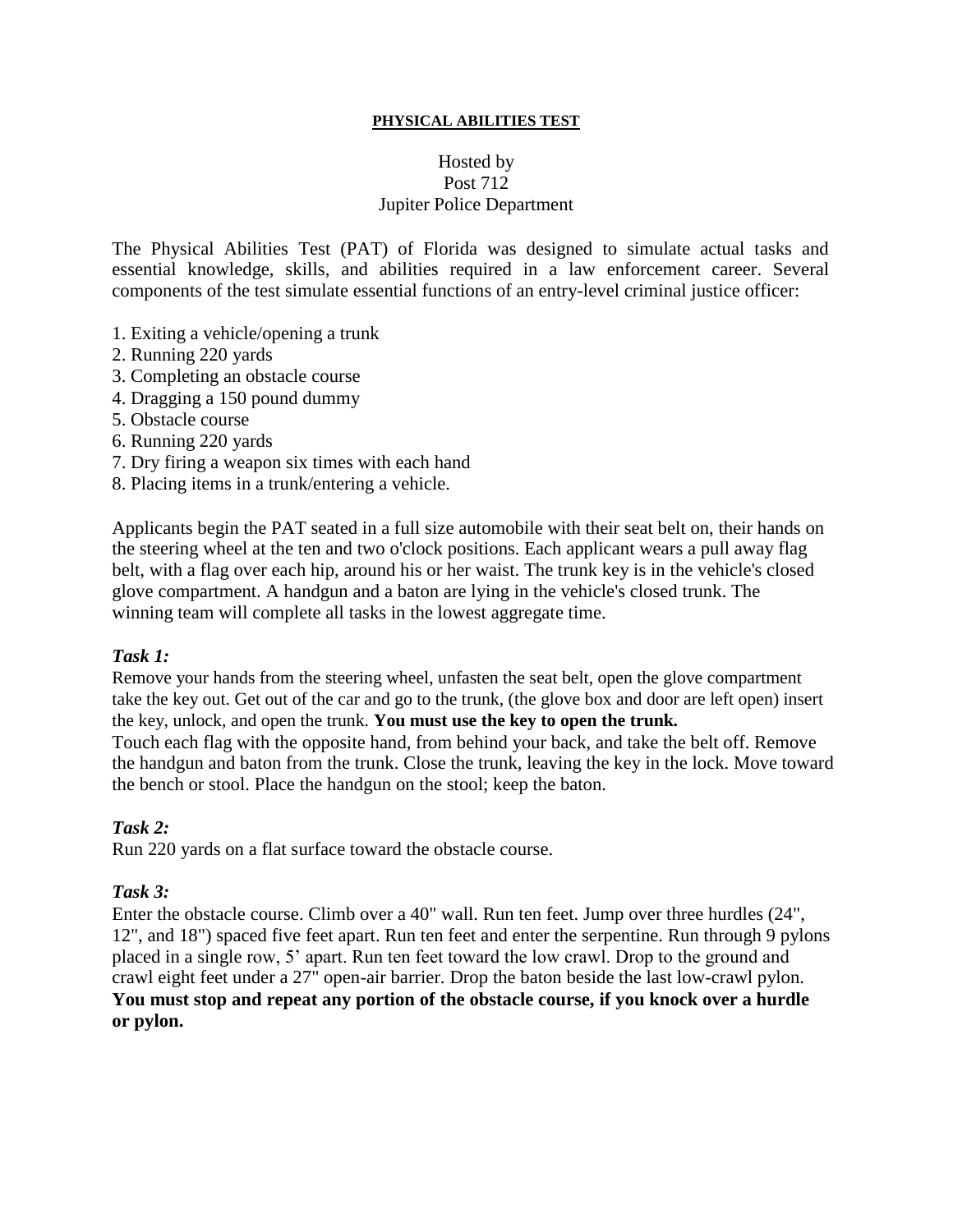#### *Task 4:*

Stand up and sprint 50'. Grab the 150-pound dummy and drag it 100' on a cut grass surface.

#### *Task 5:*

Drop the dummy and sprint 50' toward the pylons. Drop into a low crawl and pick up the baton. Enter the obstacle course in reverse. Low crawl eight feet under a 27" high open-air barrier. Stand up and run ten feet toward the serpentine. Run in a serpentine manner through nine pylons placed in a single row, five feet apart. Run ten feet and jump over three hurdles (18", 12", and 24"). Run ten feet. Climb over the 40" wall.

#### *Task 6:*

Run 220 yards.

#### *Task 7:*

Place the baton on the bench. Pick up the handgun. Assume a proper firing position and fire six rounds using dominant hand. Fire six rounds with the supporting hand.

#### *Task 8:*

Pick up the baton (keeping the gun) and run to the trunk, turn the key, and open the trunk. Place the weapon and baton inside the trunk. Close the trunk and remove the key from the lock. Run to the driver's side door and enter the vehicle. Close the door, place the key in the glove compartment, and close it. Securely fasten your seat belt. Place your hands on the steering wheel at ten o'clock and two o'clock positions.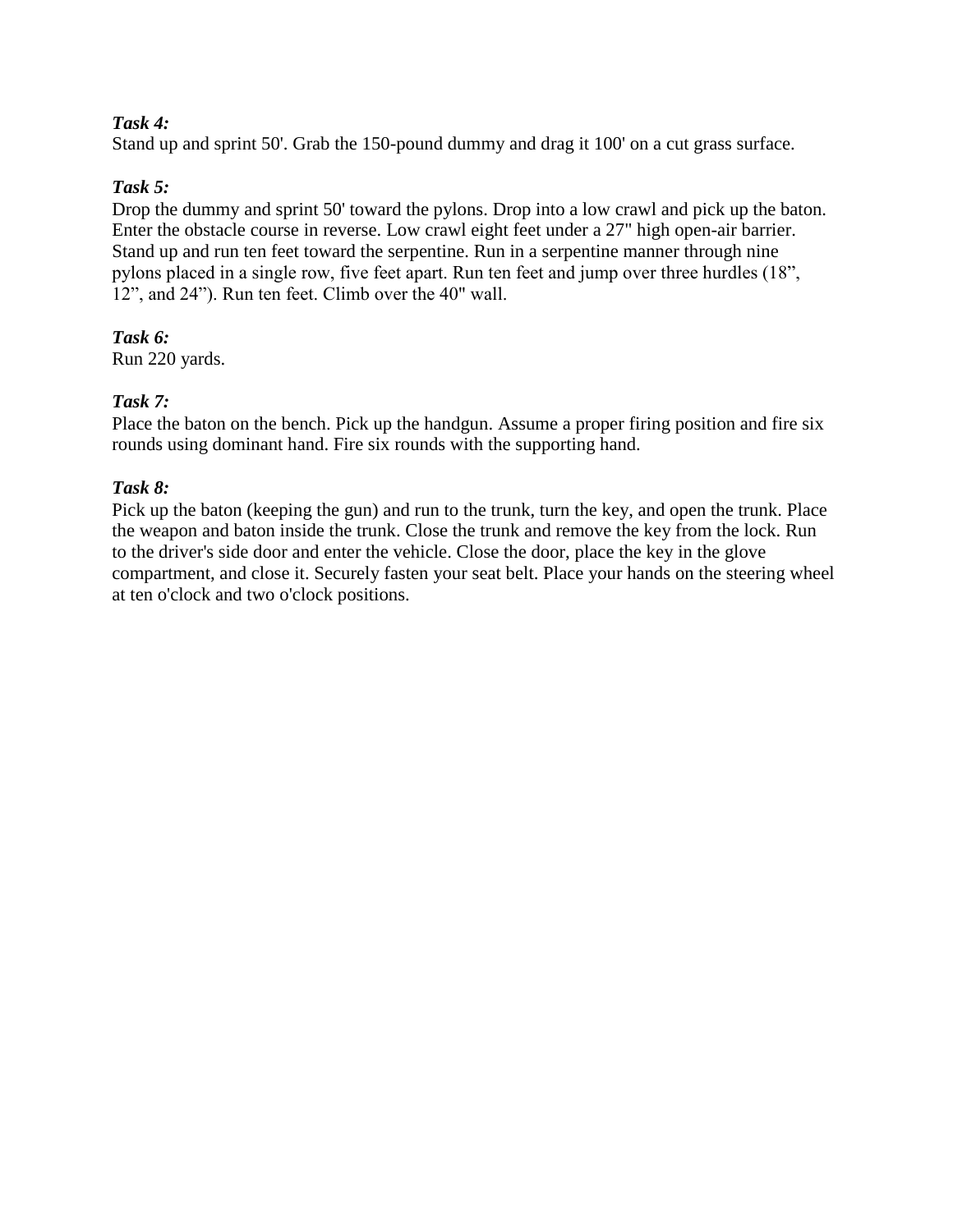# Physical Agility Test

Agency: \_\_\_\_\_\_\_\_\_\_\_\_\_\_\_\_\_\_\_\_\_\_\_\_\_\_\_\_\_\_\_\_\_\_\_\_\_\_\_\_\_\_\_Post #:\_\_\_\_\_\_\_\_\_\_\_\_\_\_\_\_

| <b>Explorer Name</b> | <b>Time</b> |
|----------------------|-------------|
|                      |             |
|                      |             |
|                      |             |
|                      |             |

Total Team

Time: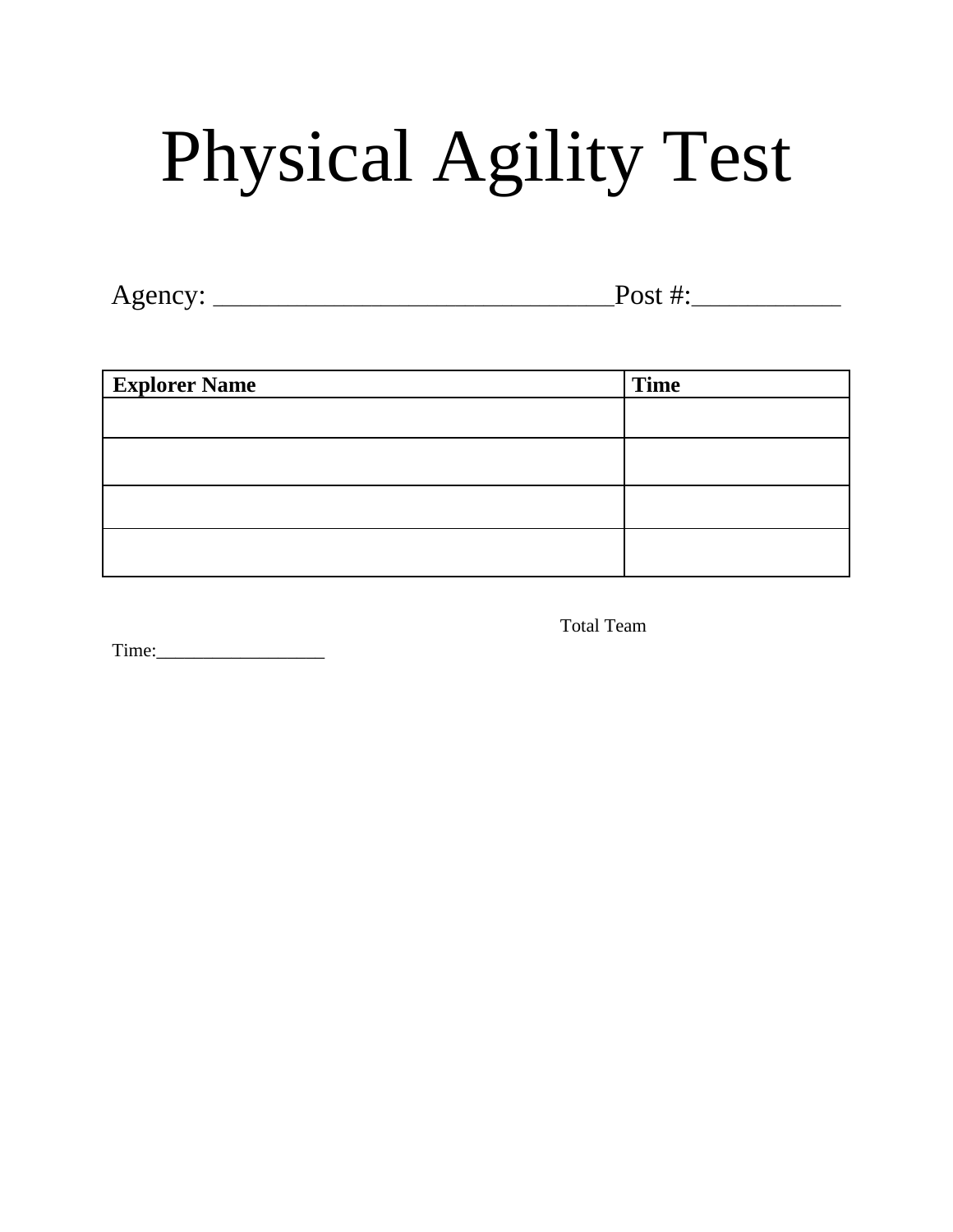#### **Standardized Field Sobriety**

*Hosted by* Explorer Post 556 Indian River County Sheriff's Office

#### Expectations:

All team members are required to participate in each of the three exercises. Team members will be evaluated on the following:

- officer and "suspect" safety
- ability to clearly explain instructions to "suspects"
- ability to clearly demonstrate the exercises when required
- ability to perform any portion of the testing when required
- ability to properly analyze the performance of the "suspects" and determine if enough Probable Cause has been developed to make a lawful arrest

#### Scoring:

When scoring team members, the following categories are considered:

- 1. Did the team member evaluate their environment taking into consideration traffic, road surfaces, vehicle position and "suspect" location during testing?
- 2. Were instructions from the team member clear and concise and without repetition or unnecessary pauses?
- 3. When required, did the team member perform the exercises as would be expected from a non-impaired individual?
- 4. When required, did the team member perform the testing portion of the exercise properly so as to derive a valid result? (HGN)
- 5. Did the team member properly analyze the performance of the "suspect" *before, during and after* the exercise to make a valid decision as to whether enough Probable Cause exists to make a lawful arrest?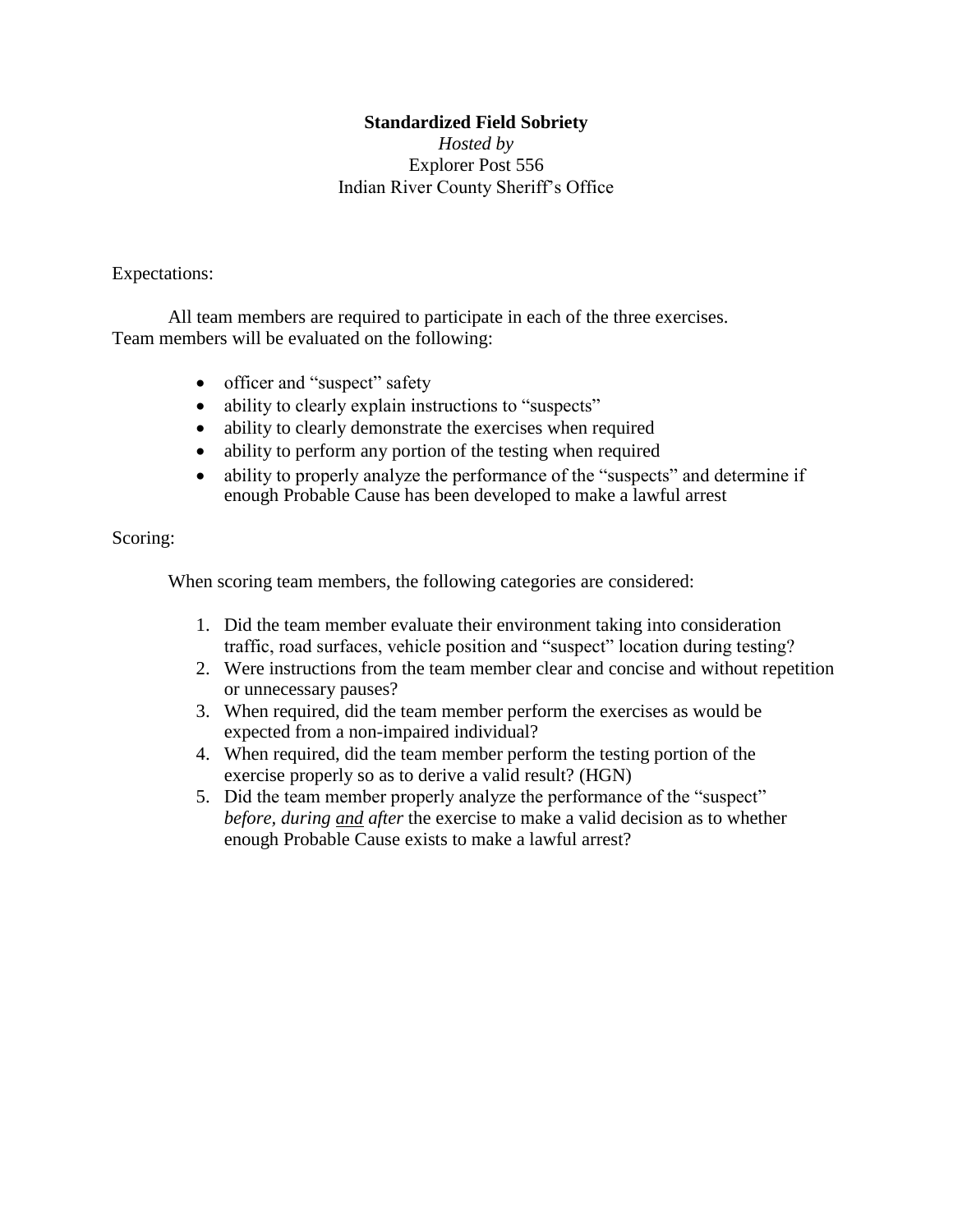Scores:

Each category is worth 5 points. A score of 5 indicates that the team member's performance was superior and could not be improved upon. A score of 1 indicates that the team member's performance was unsatisfactory. Scores for the Horizontal Gaze Nystagmus (HGN) will be doubled due to the degree of difficulty the team members face in performing the testing and evaluation.

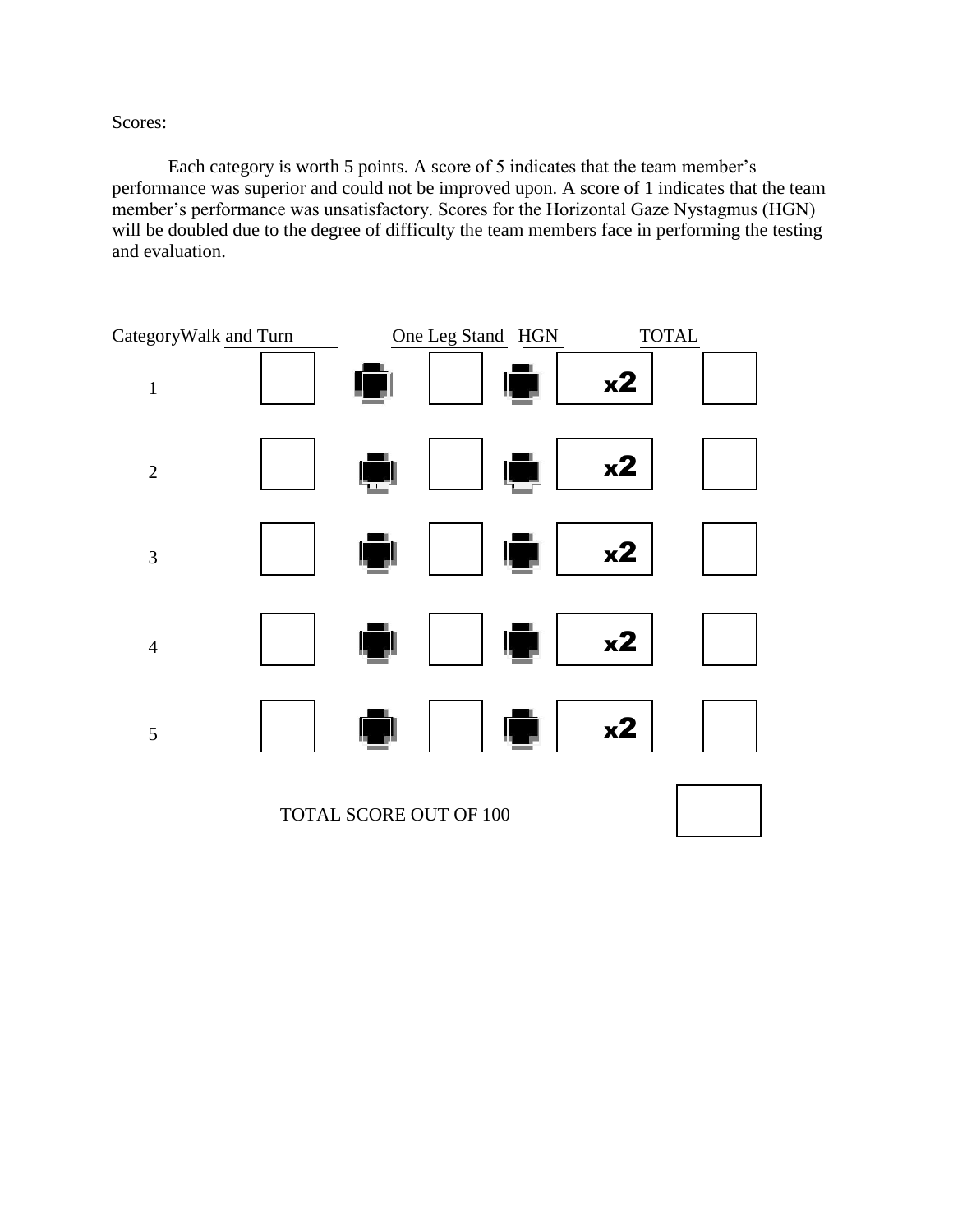#### **Walk and Turn**

The Walk-and-Turn is a "divided attention" test that is easily performed by most unimpaired people. They require a suspect to listen to and follow instructions while performing simple physical movements. Impaired persons have difficulty with tasks requiring their attention to be divided between simple mental and physical exercises.

In the Walk-and-Turn test, the subject is directed to take nine steps, heel-to-toe, along a straight line. After taking the steps, the suspect must turn on one foot and return in the same manner in the opposite direction. The examiner looks for eight indicators of impairment: if the suspect cannot keep balance while listening to the instructions, begins before the instructions are finished, stops while walking to regain balance, does not touch heel-to-toe, steps off the line, uses arms to balance, makes an improper turn, or takes an incorrect number of steps. NHTSA research indicates that 79 percent of individuals who exhibit two or more indicators in the performance of the test will have a BAC of 0.08 or greater (Stuster and Burns, 1998)

#### 1. Demonstrations and Instructions for the Walking and Turn

Explain the exercise requirements, using the following verbal instructions accompanied by a demonstration:

- Officer places his own left foot on the line in preparation for demonstrating the exercise.
- "When I tell you to start, you will take nine heel-to-toe steps keeping your feet on the line." (Demonstrate)
- "After the ninth step, you will keep your left foot on the line and turn to the left placing your right foot in front of the left on the line." (Demonstrate)
- "You will then take nine heel-to-toe steps back keeping your feet on the line." (Demonstrate)
- "While you are walking, keep your arms at your sides at all times and count your steps out loud."
- "Once you start walking, do not stop until you have completed the exercise."
- "Do you understand the instructions?" (Make sure the suspect indicates he/she understands with a verbal response.)
- ➢

"Begin and count your first step from heel-to-toe position as "One"."

#### 2. Evaluating the Suspect's Performance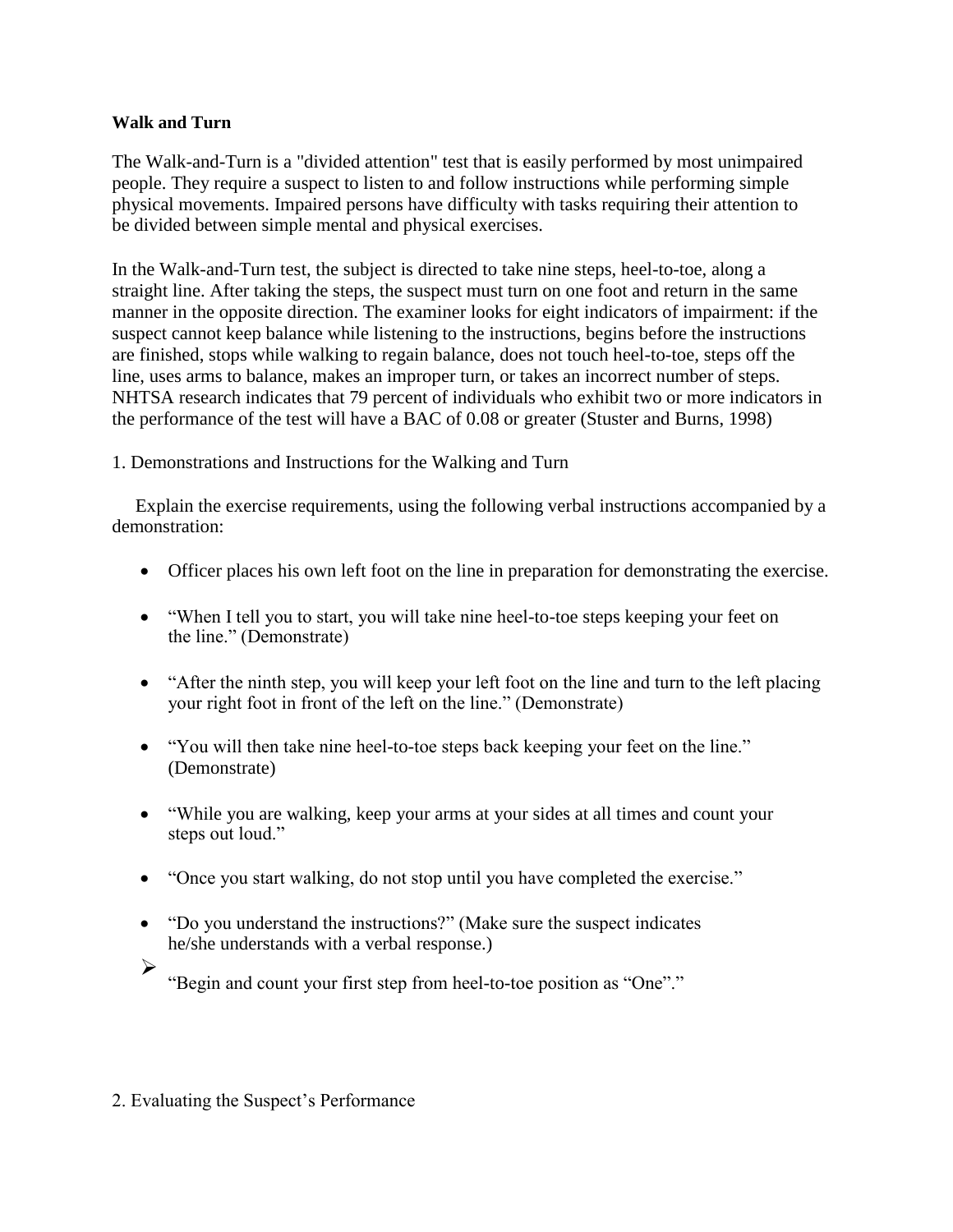You may observe a number of different behaviors when a suspect performs this exercise. Research, however, has demonstrated that the behaviors listed below are the most likely to be observed in someone with a BAC of 0.10% or more. When evaluating this test, for each item observed (even if it is observed more than once) there will be one (1) indicator (with a maximum of eight (8) indicators.)

Cannot keep balance while listening to the instructions. Two tasks are required at the beginning of this exercise. The suspect must maintain their balance while listening carefully to the instructions. Typically, the person who is impaired can do only one of these things. The suspect may listen to the instructions, but not keep their balance. Assess if suspect does not maintain their balance during the instructions. Assess one indicator if the suspect appears to sway or fails to maintain their balance while listening to the instructions.

#### ➢

➢

Starts before the instructions are finished. The suspect may also keep balance, but not listen to the instructions. Assess one indicator if the suspect begins the test prior to your completing the instructions and instructing them to begin.

#### ➢

Stops while walking to steady self. The suspect pauses for several seconds after any step. Assess one indicator.

#### ➢

Does not touch heel-to-toe. The suspect leaves a space of one-half inch or more between the heel and toe on any step. Assess one indicator.

#### ➢

Steps off of the line. The suspect steps so that one foot is entirely off the line. Only count this once, even if the suspect steps off several times. Assess one indicator.

#### ➢

Uses arms to balance. The suspect raises one or both arms more than six inches from their side in order to maintain balance. Assess one indicator.

#### ➢

Loses balance while turning. The suspect's left foot must remain on the line during the turn. Assess one indicator if the suspect removes their pivot foot from the line or if the suspect has not followed directions while turning.

#### ➢

Incorrect number of steps. Assess one indicator if the suspect takes more or fewer than nine steps in either direction.

#### ➢

Cannot do the exercise. Assess 8 indicators if the suspect steps off of the line three or more times, is in danger of falling, or otherwise demonstrates that he/she cannot do the exercise.

TOTAL (max 8)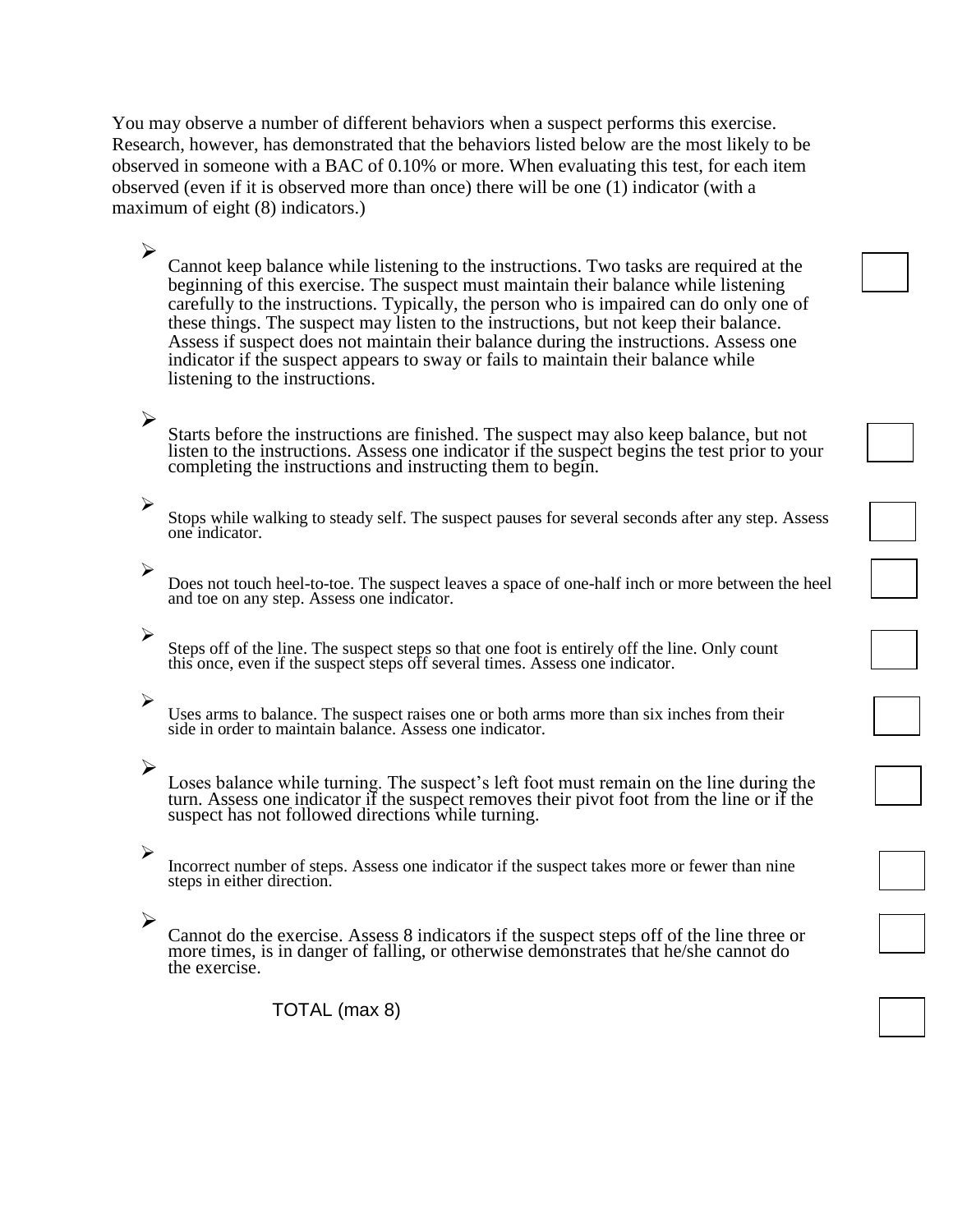#### **One Leg Stand**

In the One-Leg Stand test, the suspect is instructed to stand with one foot approximately six inches off the ground and count aloud by thousands (One thousand-one, one thousand-two, etc.) until told to put the foot down. The officer times the subject for 30 seconds. The officer looks for four indicators of impairment, including swaying while balancing, using arms to balance, hopping to maintain balance, and putting the foot down. NHTSA research indicates that 83 percent of individuals who exhibit two or more such indicators in the performance of the test will have a BAC of 0.08 of greater (Stuster and Burns, 1998).

1. Demonstrations and Instructions for the One Leg Stand

Initiate the exercise by giving the following verbal instructions accompanied by demonstrations.

- "Do not start to perform the exercise until I tell you to do so."
- "Stand with your feet together and your arms down at the side." (Demonstrate)
- "When I tell you to start, you will stand on one leg, holding the other foot out in front. You may stand on either leg." (Demonstrate one leg stance.)
- "Keep the raised foot six inches off the ground." (Demonstrate)
- "While you are standing, you will count out loud for 30 seconds or until I tell you to stop." (Demonstrate by counting as follows: one thousand one, one thousand two)
- "Throughout the entire exercise keep your arms at your sides and keep watching the raised foot."
- "Do not hop or sway while you are standing."
- "Do you understand?" (Make sure suspect indicates understanding with a verbal response)
- "You may now begin the exercise."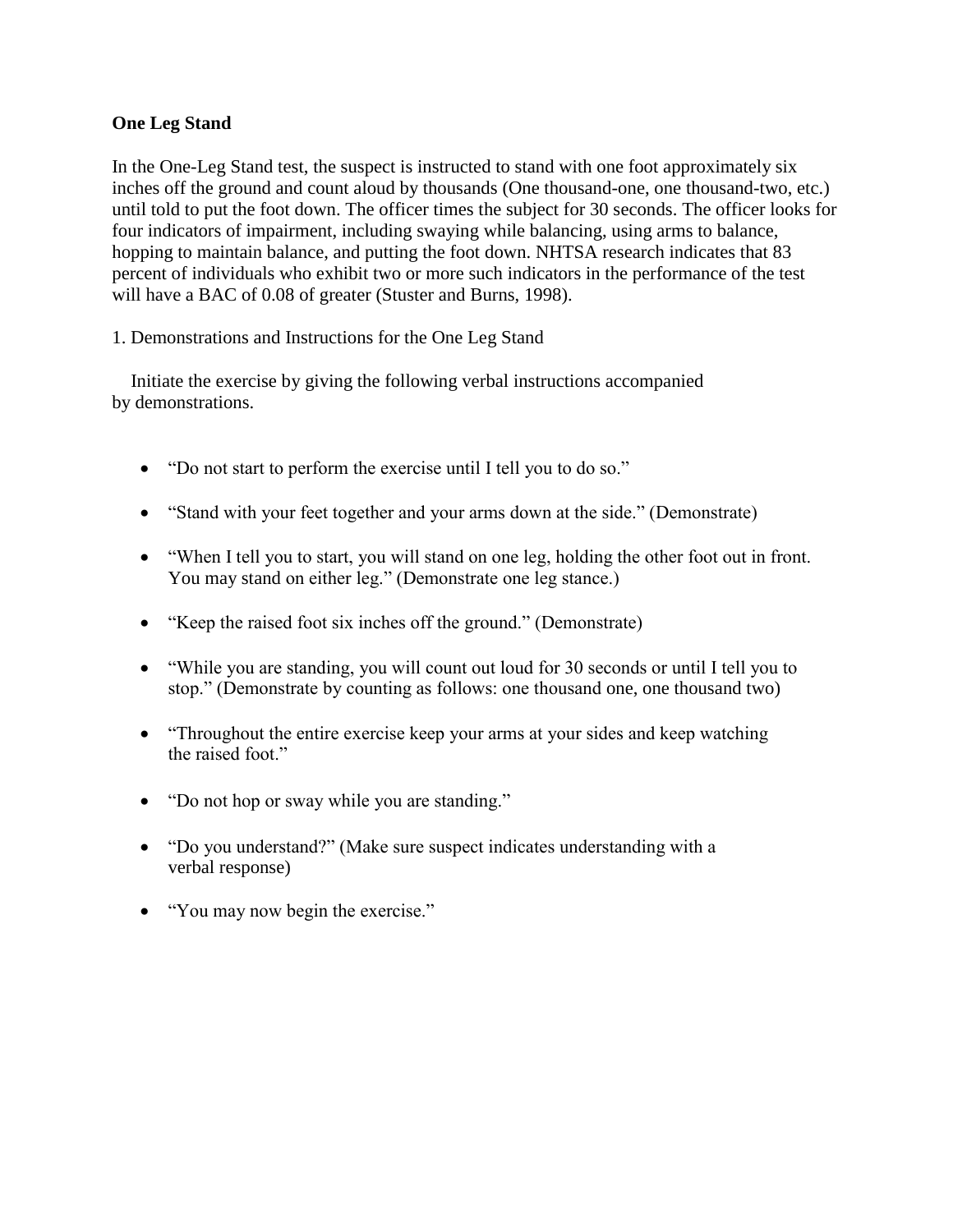#### **2. Evaluating the Suspect's Performance**

You may observe a number of different behaviors when a suspect performs this exercise. Researches, however, have found that those behaviors listed below are the most likely to be observed in someone with a BAC of 0.10% or higher. In evaluating this exercise, assess one indicator for each item, even if it is observed more than once. The total on this exercise is five indicators.

- ➢ The suspect sways while balancing. This refers to a side-to-side or back-and-forth motion while the suspect maintains the one leg stand position. Assess one indicator.
- ➢ Uses arms for balance. Suspect moves the arms six or more inches from the side of the body in order to keep balance. Assess one indicator.
- ➢
- Hopping. Suspect is able to keep one foot off the ground, but resorts to hopping on the anchor foot in order to maintain balance. Assess one indicator.
- ➢

Puts foot down. The suspect is not able to maintain the One Leg Stand position, putting the foot down one or more times during the 30 second count. Assess one indicator.

➢

Cannot do the exercise. Assess 4 indicators if the suspect puts the foot down three or more times during the 30-second count or otherwise demonstrates that he/she cannot do the exercise.

TOTAL (max 5)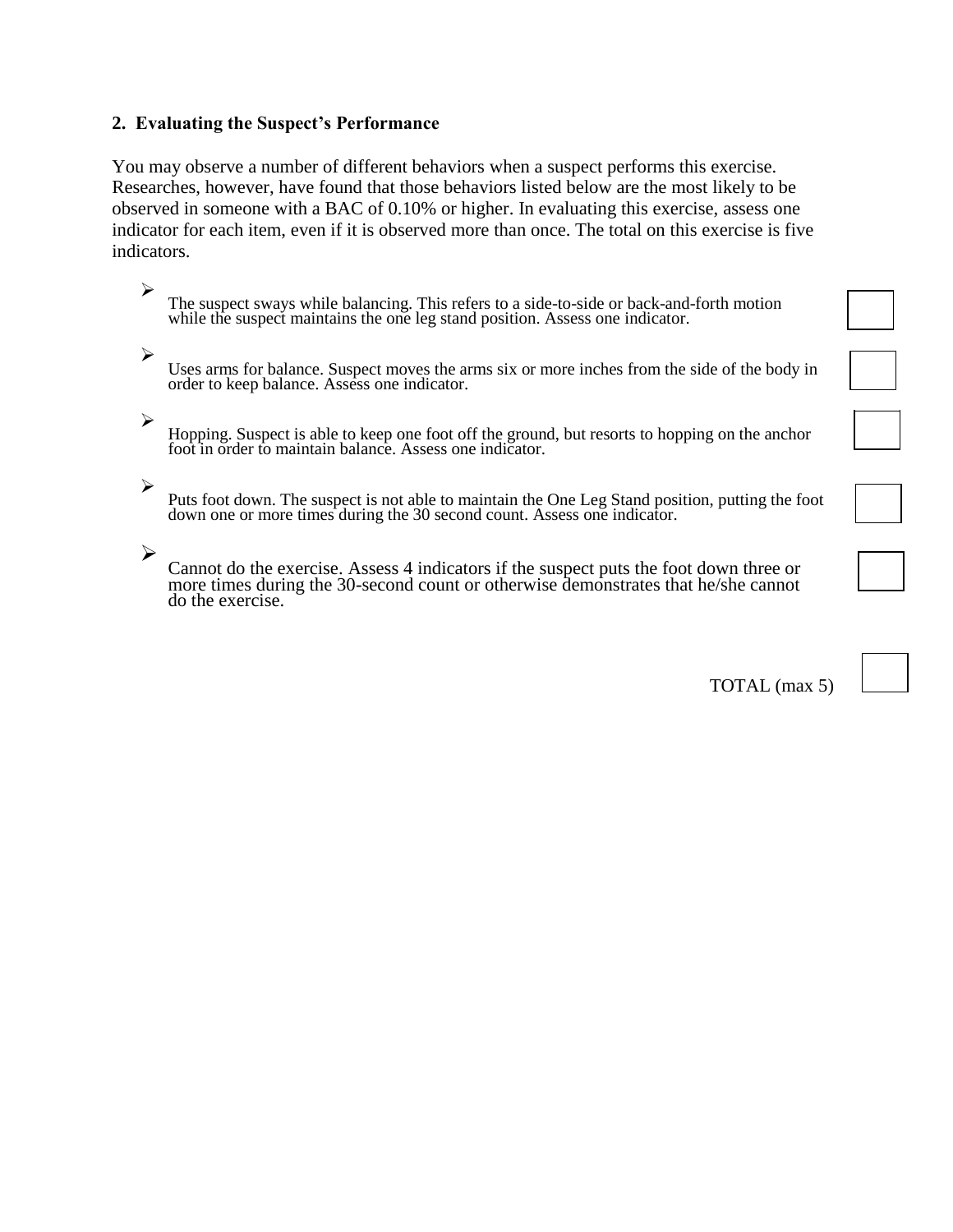#### **Horizontal Gaze Nystagmus**

Horizontal Gaze Nystagmus is an involuntary jerking of the eye that occurs naturally as the eyes gaze to the side. Under normal circumstances, nystagmus occurs when the eyes are rotated at high peripheral angles. However, when a person is impaired by alcohol, nystagmus is exaggerated and may occur at lesser angles. An alcohol-impaired person will also often have difficulty smoothly tracking a moving object. In the HGN test, the officer observes the eyes of a suspect as the suspect follows a slowly moving object such as a pen or small flashlight, horizontally with his or her eyes. The examiner looks for three indicators of impairment in each eye: if the eye cannot follow a moving object smoothly, if jerking is distinct when the eye is at maximum deviation, and if the angle of onset of jerking is within 45 degrees of center. If, between the two eyes, four or more clues appear, the suspect likely has a BAC of 0.08 or greater. NHTSA research found that this test allows proper classification of approximately 88 percent of suspects (Stuster and Burns, 1998). HGN may also indicate consumption of seizure medications, phencyclidine, a variety of inhalants, barbiturates, and other depressants.

1. Directions and Instructions for Administration of the HGN

Administer the test in a way that ensures that the subject's eyes can be seen clearly, i.e., in a well lit area or by use of a flashlight to illuminate the subject's face. The subject should not face toward the blinking lights of a police cruiser or passing cars. The subject does not have to be standing but can be sitting down. Inform the subject "I am now going to check your eyes."

- Before checking the subject's eyes, ask the subject to remove eyeglasses or inquires whether the subject is wearing hard or soft contact lenses, the removal of the eyeglasses makes it easier to observe eye movement, glasses or contact lenses do not affect the HGN test results however, note whether the subject is wearing contacts and which type.
- Ask the subject whether he or she has any medical impairment that would either prohibit the subject from taking the test or that would affect the test results. Any condition that prohibits the taking of the test voids the results, move on to the remaining SFSTs. If the subject claims to have a natural nystagmus or any other condition that may affect the test result, but does not prohibit the taking of the HGN test, note the condition but still perform the test.

*The subject does not have to see the object clearly to perform the HGN test. The subject just has to see the object well enough to be able to follow it with his eyes. Blurry vision is not a medical condition that prohibits the subject from taking the test or performing satisfactorily.*

• Place a pen or pencil approximately twelve to fifteen inches from the subject's face and slightly higher than eye level. Placing the object above eye level opens the subject's eyes further and makes their movement easier to observe.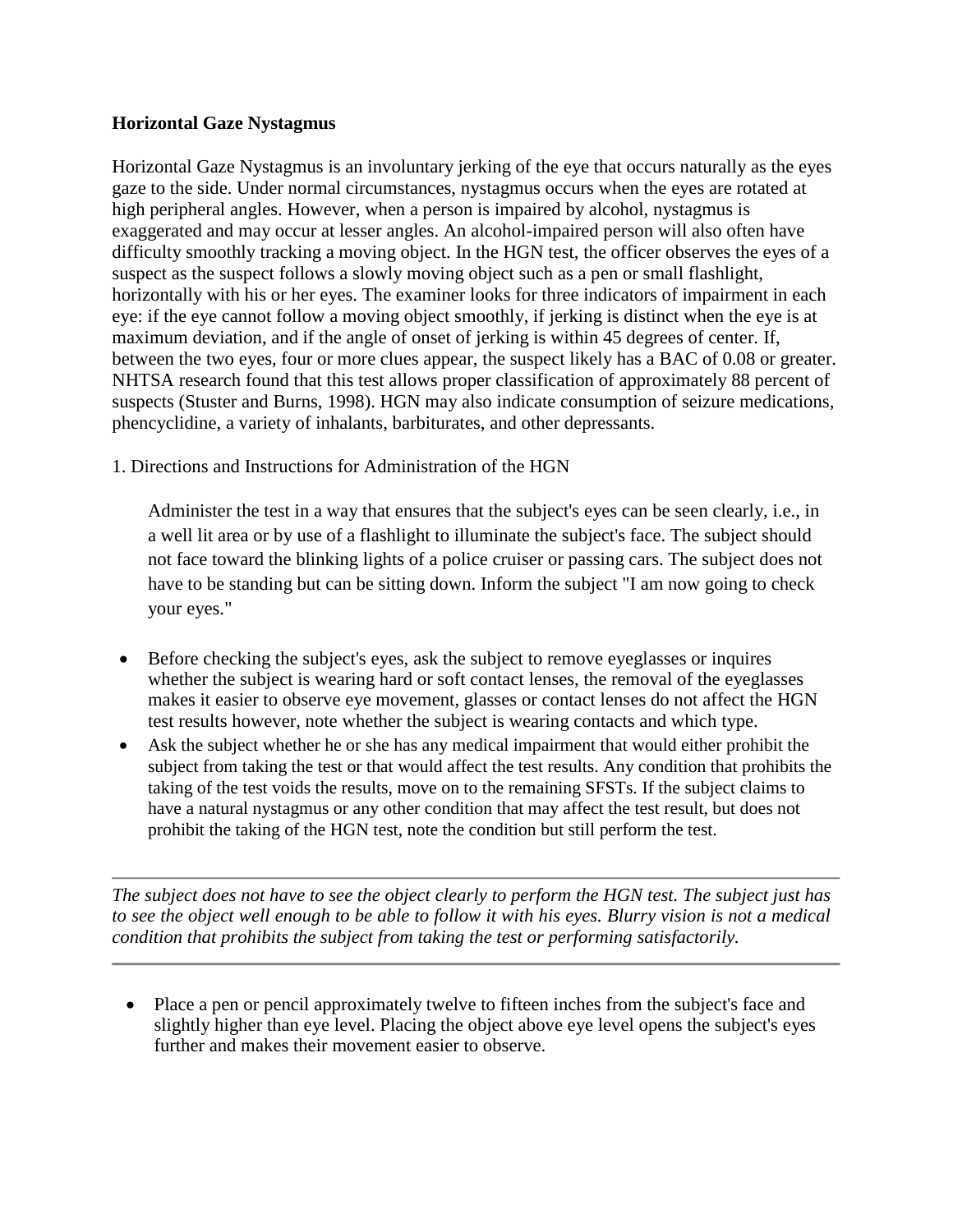Instruct the subject to follow the object with the eyes and the eyes only, the head should remain still. If subject has difficulty keeping their head still during the test, have subjects

- hold their own head still by pressing the palms of their hands to their cheeks or to hold their own chin. Ask if the subject understands all the instructions.
- After positioning the object, but before conducting the test, check for signs of medical impairment. First, check for "equal tracking" by moving the object quickly across the subject's entire field of vision to see whether the eyes follow the object simultaneously. Then check for equal pupil size. Lack of equal tracking or equal pupil size may indicate blindness in one eye, a glass eye, a medical disorder or an injury. If the subject exhibits these characteristics, discontinue the HGN test and seek medical assistance for the individual if a medical disorder or injury appears to exist.

While conducting the test, look for six "indicators," three in each eye, that indicate impairment. The officer should record the indicators on the HGN Guide. The left eye is checked for the indicator, and then the right eye. The indicators are:

- Lack of Smooth Pursuit Moves the object slowly but steadily from the center of the subject's face towards the left ear. The left eye should smoothly follow the object, but if the eye exhibits nystagmus, note the indicator. Then check the right eye.
- Distinct Nystagmus at Maximum Deviation Starting again from the center of the suspect's face, move the object toward the left ear, bringing the eye as far over as possible, and hold the object there for four seconds. Note the indicator if there is a distinct and sustained nystagmus at this point. Hold the object at maximum deviation for at least four seconds to ensure that quick movement of the object did not possibly cause the nystagmus. Then check the right eye. This is also referred to as "end-point" nystagmus.
- Angle of onset of Nystagmus prior to forty five degrees Move the object at a speed that would take about four seconds for the object to reach the edge of the suspect's left shoulder. Note this indicator if the point or angle at which the eye begins to display nystagmus is before the object reaches forty-five degrees from the center of the suspect's face. Then move the object towards the suspect's right shoulder. Generally, forty-five degrees from center is at the point where the object is in front of the tip of the subject's shoulder.
- Check for vertical nystagmus Check for vertical nystagmus by raising the object several inches above the subject's eyes. Vertical nystagmus is not one of the HGN indicators nor is it a part of the SFST battery. However, vertical nystagmus is a good indicator of high doses of alcohol, other central nervous system (CNS) depressants or inhalants, and the consumption of the drug phencyclidine (PCP). Note the result and take precautions if vertical nystagmus is evident.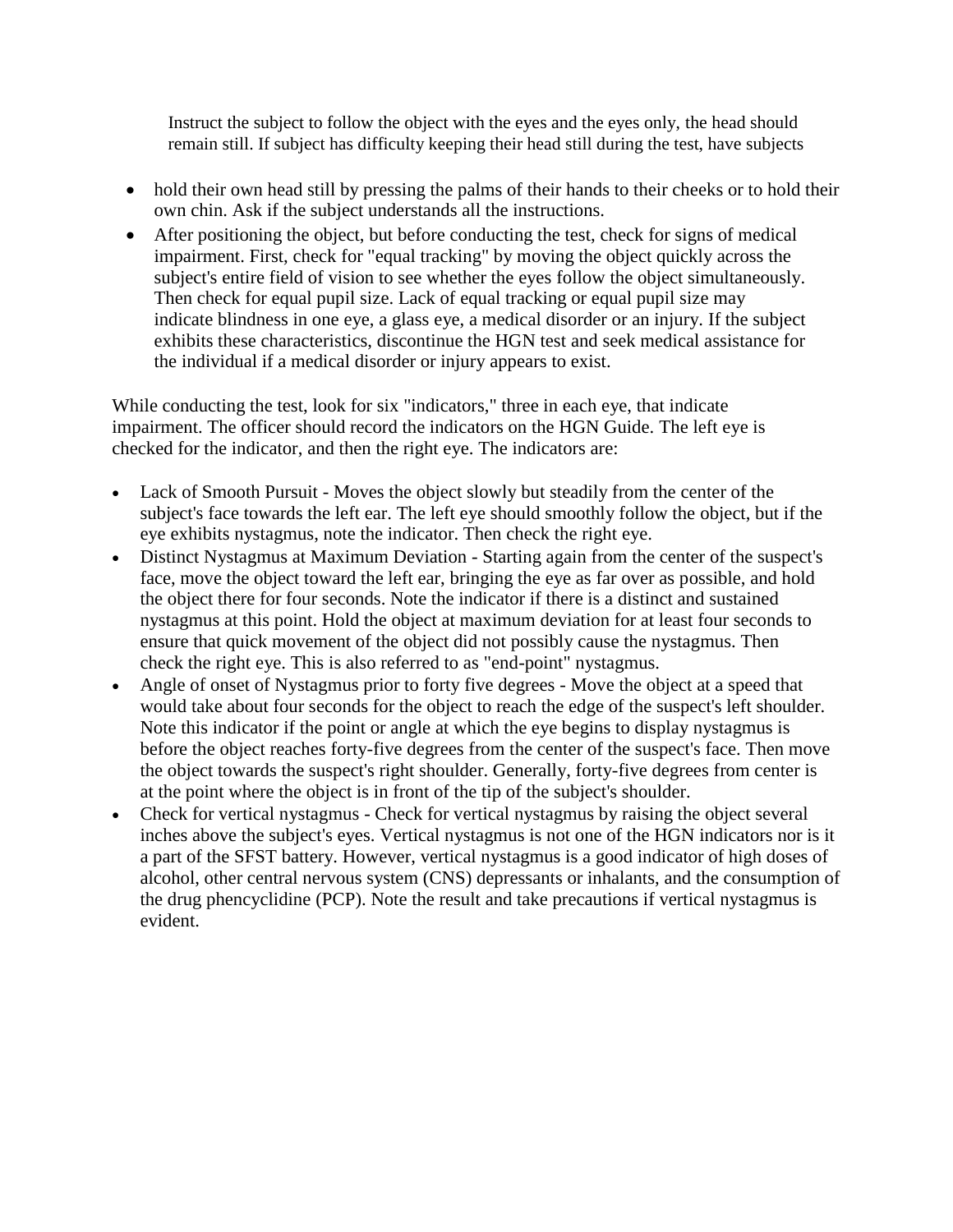#### HORIZONTAL GAZE NYSTAGMUS



NOTES: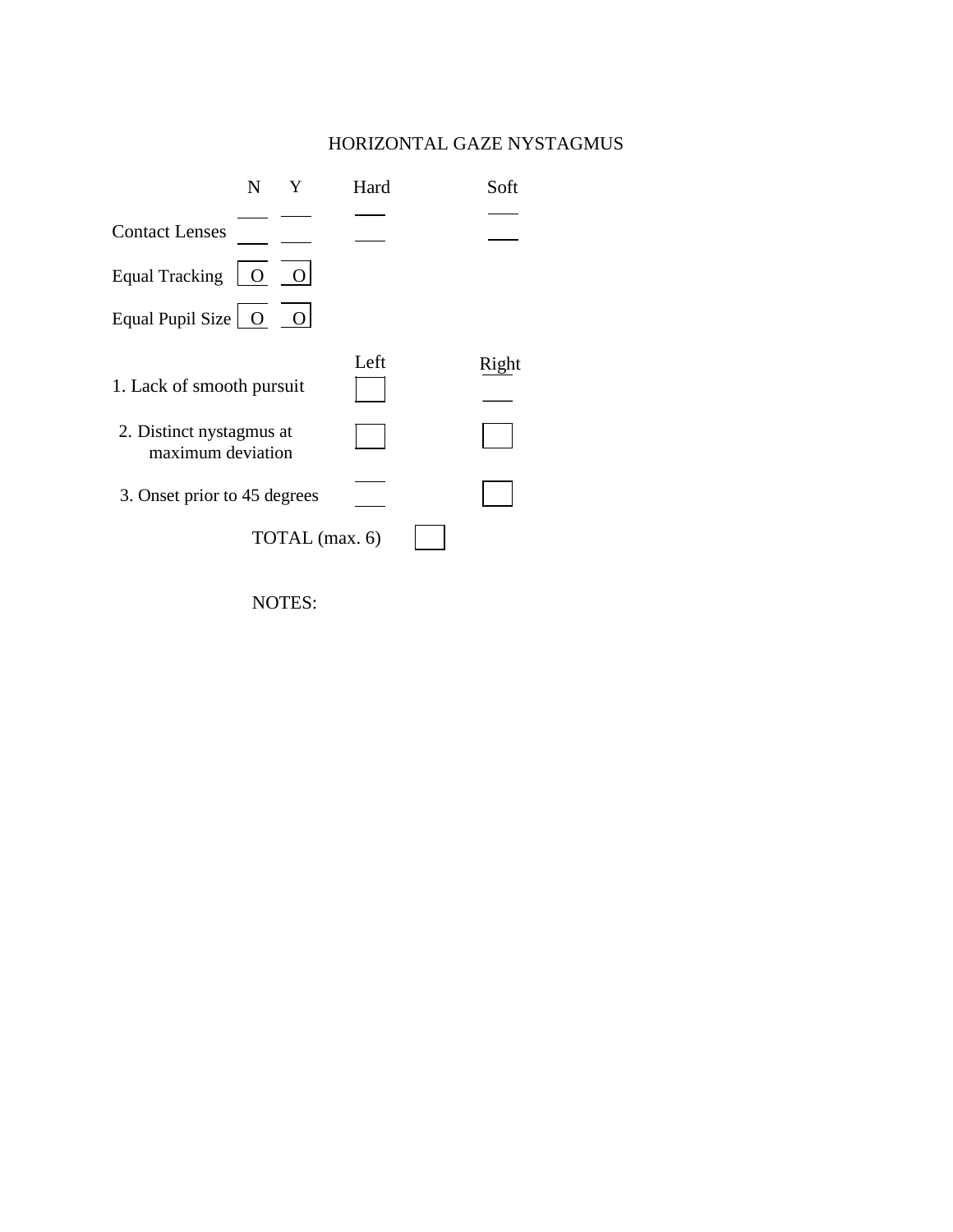### **SIT-UPS (TIE BREAKER)**

# Post 396 – Boynton Beach Police Department

Should two or more teams receive a tie score in any event, their placement will be determined by their score in this event. Teams will do as many sit-ups as they can in two minutes. The total number of sit-ups completed by each four-person team within the time limit will be that team's score.

Participants must perform sit-ups with their arms crossed in front of their chest.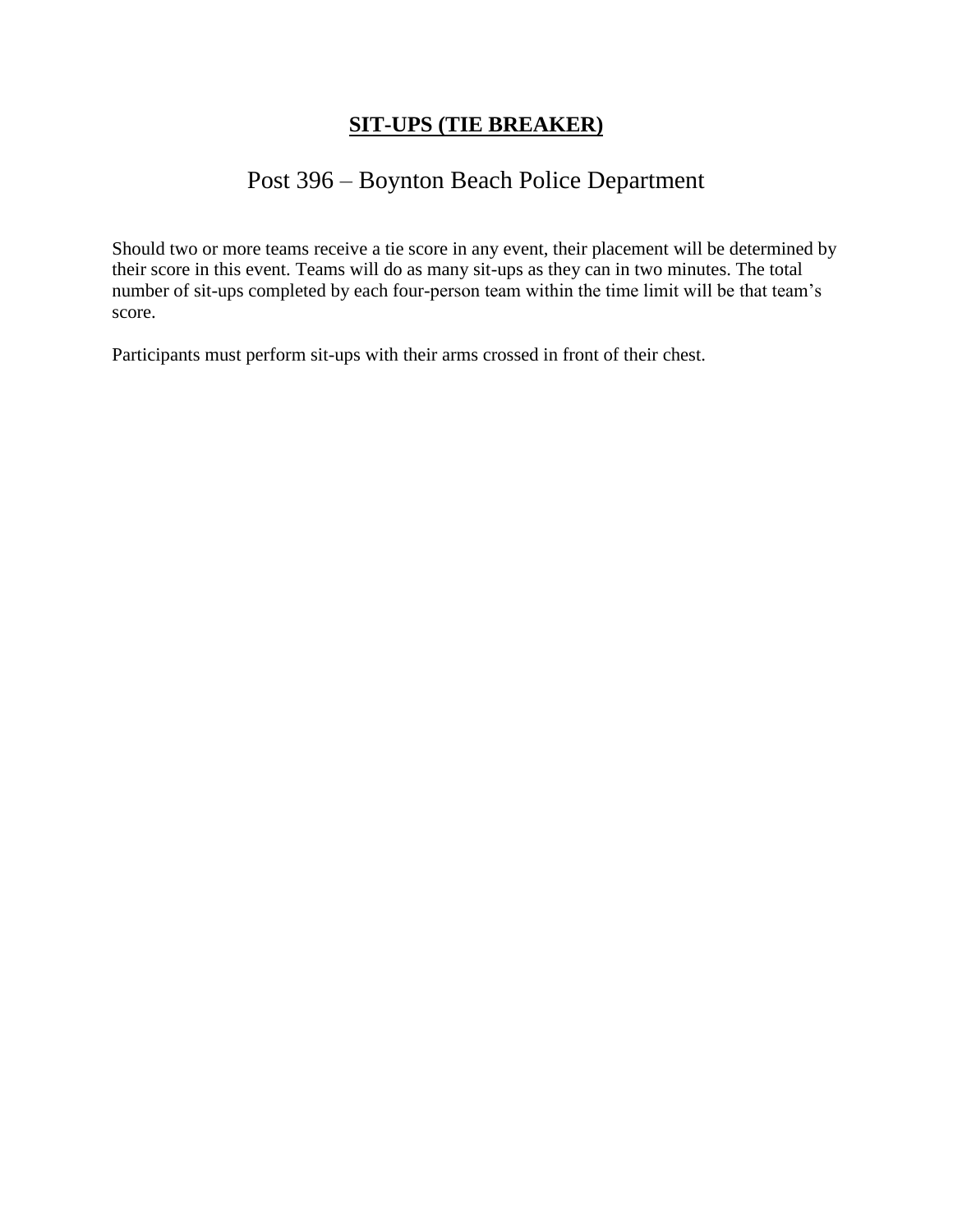# Guidelines from Law Enforcement Traffic Stop Study Guide FDLE Guidelines

*Hosted by Post 319 - Delray Beach Police Department*

| 0 1 2 3 4 5 -pts                         | Called in traffic stop to dispatch from Patrol Vehicle - Location, Tag, Vehicle, Passenger<br>Information. Officers Positioning in Vehicle will be graded. |
|------------------------------------------|------------------------------------------------------------------------------------------------------------------------------------------------------------|
| 0 1 2 3 4 5 -pts                         | Officer Uses appropriate equipment; Lights, Siren, PA, horn.                                                                                               |
| 0 1 2 3 4 5 -pts                         | Officer Cants front wheels to the left prior to exiting the vehicle.                                                                                       |
| 0 1 2 3 4 5 -pts                         | Officer has equipment ready and accessible.                                                                                                                |
| 0 1 2 3 4 5 -pts                         | Officer consistently observed occupants in the vehicle for safety.                                                                                         |
| 0 1 2 3 4 5 -pts                         | Officer checks the trunk to make sure it's closed.                                                                                                         |
| 0 1 2 3 4 5 -pts                         | Officer approaches from the left side to the driver's door post behind the A frame post.<br>(Passenger side approach is acceptable)                        |
| 0 1 2 3 4 5 -pts                         | Officer leaves gun hand free for possible weapon use.                                                                                                      |
| 0 1 2 3 4 5 -pts                         | Officer greets the offender with courtesy and identifies him / herself.                                                                                    |
| 0 1 2 3 4 5 -pts                         | Officer obtains driver's license, registration, and insurance card.                                                                                        |
| 0 1 2 3 4 5 -pts                         | Officer describes the reason for the stop to the violator.                                                                                                 |
| 0 1 2 3 4 5 -pts                         | Officer does not accept the driver's purse, wallet, and or other items.                                                                                    |
| 0 1 2 3 4 5 -pts                         | Officer runs the violators driver's license through Teletype.                                                                                              |
| 0 1 2 3 4 5 -pts                         | Officer stands behind the patrol vehicle or door panel taking cover/ concealment while<br>writing the citation.                                            |
| 0 5 10 15 20 25 - pts                    | Writing the Citation (The written citation will be graded for a maximum of 25 pts)                                                                         |
| 0 1 2 3 4 5 - pts                        | Officer returns to violator using proper approach and issues the violator a citation.                                                                      |
| <b>Total Score (100 Possible Points)</b> |                                                                                                                                                            |
|                                          |                                                                                                                                                            |
|                                          |                                                                                                                                                            |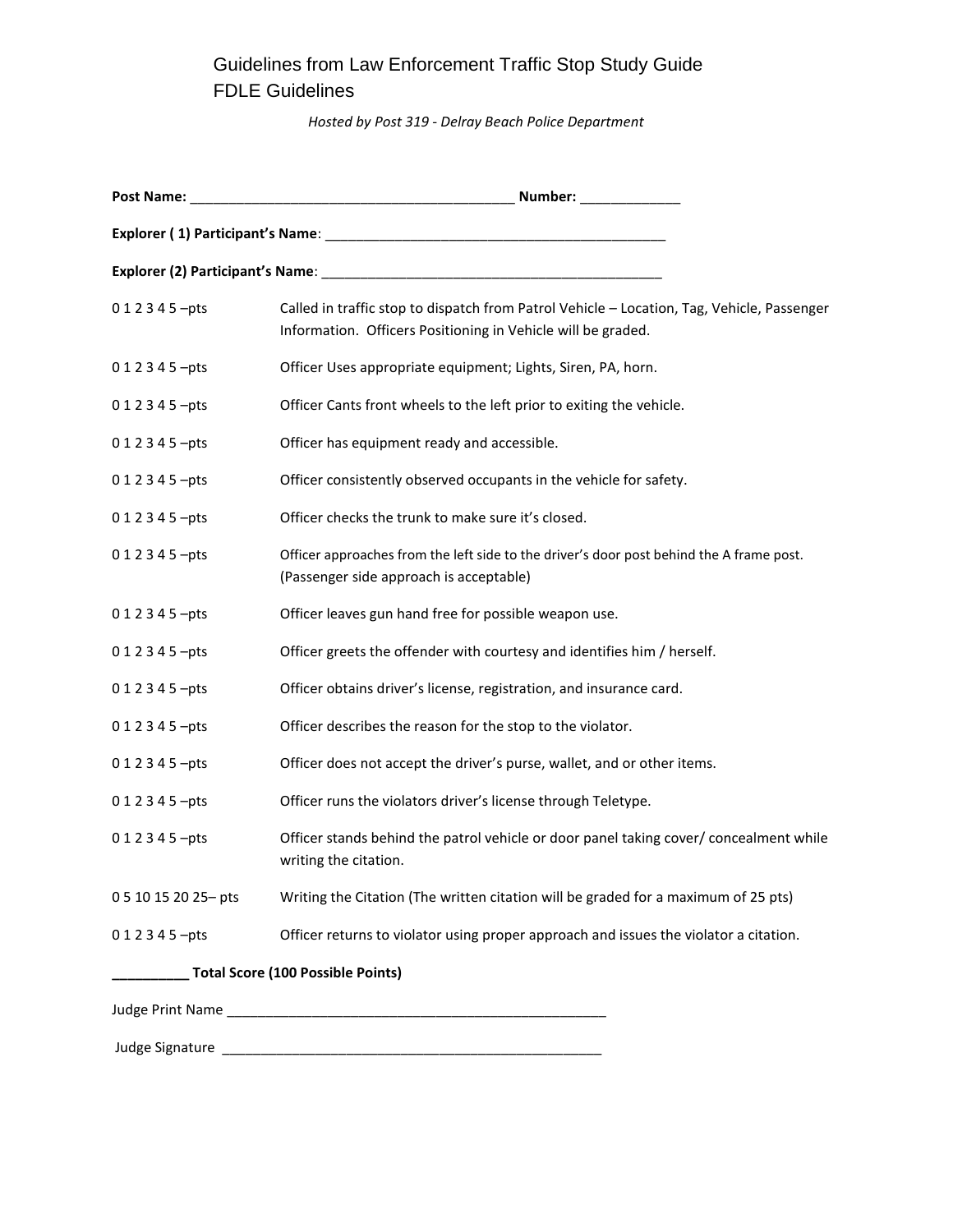*Checks may be made payable to Gulf Stream Council, Inc.*

Talent Release: Registration for this activity includes permission for Gulf Stream Council to use voice and/or photographs of participants in news coverage or similar projects approved by the Boy Scouts of America.

> Return to: Gulf Stream Council Learning for Life 8335 N. Military Trail, Suite 100 Palm Beach Gardens, FL 33410 **Deadline: March 29, 2019** Martin County Fairgrounds 2616 SE Dixie Highway Stuart, FL



**From the South**

#### **I 95 to Exit 101.**

Turn right on SR 76 (Kanner Hwy). SR 76 to 4th traffic light, turn right on Indian Street. Continue East Indian Street to 4th traffic light, turn left on A1A (Dixie Hwy). A1A north to the Martin County Fairgrounds.

#### **Florida Turnpike to Stuart, Exit 133.**

Continue straight at 1st traffic light after getting off Turnpike, Martin Downs Boulevard (714 East). Cross over Palm City Bridge, continue straight, turns into Monterey Road (714 East), cross over SR 76 (Kanner Hwy), stay to the left at fork in road, cross over US 1 (SE Federal Hwy). Continue straight on Monterey Road, cross tracks, turn right on A1A (Dixie Hwy), continue South to the Martin County Fairgrounds.

#### **US 1 North to Indian Street**

Turn right on Indian Street.